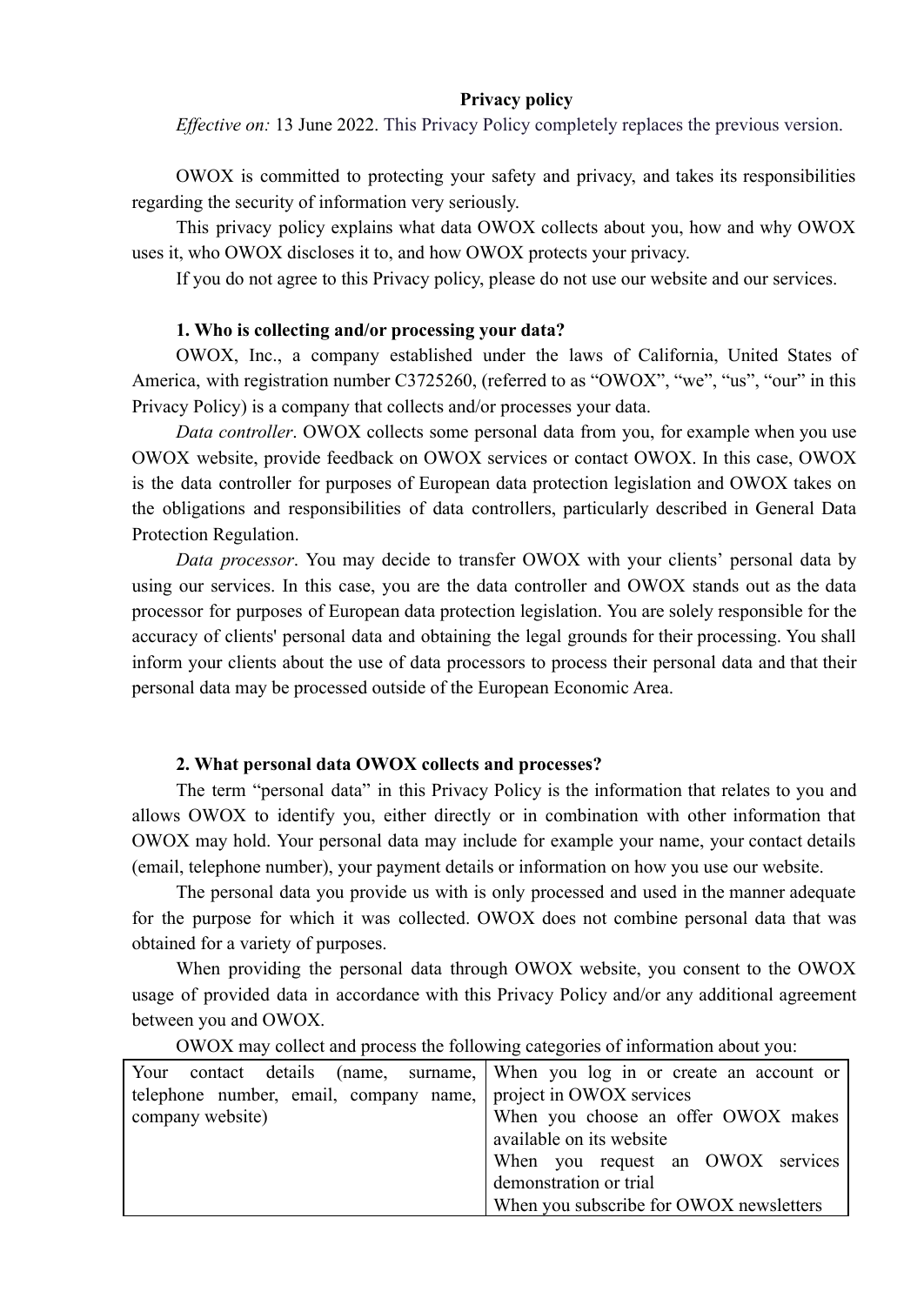|                                                 | When you register for OWOX webinars         |
|-------------------------------------------------|---------------------------------------------|
|                                                 | When you send a request for OWOX            |
|                                                 | technical support                           |
|                                                 | When you send a request for third-party     |
|                                                 | services information (e.g. Google Analytics |
|                                                 | 360)                                        |
| Your payment details (credit card number,       | When you purchase OWOX products or          |
| expiry date, etc.)                              | services                                    |
|                                                 | When you validate your payment details      |
| Your IP, cookies                                | When you visit our website                  |
|                                                 | When you use our services                   |
| The communications you exchange<br>with         | When you contact OWOX or you are            |
| OWOX (for example, your emails, letters,        | contacted by OWOX messages on our online    |
| calls, or your messages on OWOX online chat     | chat service)                               |
| service)                                        |                                             |
| Your posts and messages on social media         | When you interact with OWOX on social       |
| directed to OWOX                                | media                                       |
| Your feedback                                   | When you reply to our requests for feedback |
|                                                 | or participate in our surveys               |
| Information about how you use our website       | When you navigate on our website            |
| Aggregated data statistics (for personalization | When you provide your access to Google      |
| of user experience in services)                 | Analytics account                           |

By using our services, you may be providing us with your clients' personal data. You should therefore ensure that you have collected your clients' respective consents and approval in order to process their data in accordance with applicable data protection law and the Terms of use. We shall be entitled to: obtain, collect, distribute, record, organise, adapt or alter, retrieve, consult, align, combine, transfer, use, store, block, destroy, and conduct the international transfer (including countries that do not ensure adequate level of protection of personal data) of the personal data you provide us with. Your clients' personal data belongs to you and OWOX will follow your instructions in the regard of your client's personal data. It will be stored at Google BigQuery tables and at your Google Cloud Platform project.

We do not knowingly collect personal data from children under 16 without the consent of parents or legal guardians. You must be of age of majority in your jurisdiction to use our website or services. If you are under the age of 16, you may only use our website with the permission of your parents or legal guardian.

We do not knowingly collect personal data revealing racial or ethnic origin, political opinions, religious or philosophical beliefs, or trade union membership, and genetic data, or biometric data data concerning health or data concerning a natural person's sex life or sexual orientation.

## **2. Rights of data subjects**

You have certain legal rights to access certain personal data we hold about you and to obtain its correction, amendment, portability or deletion.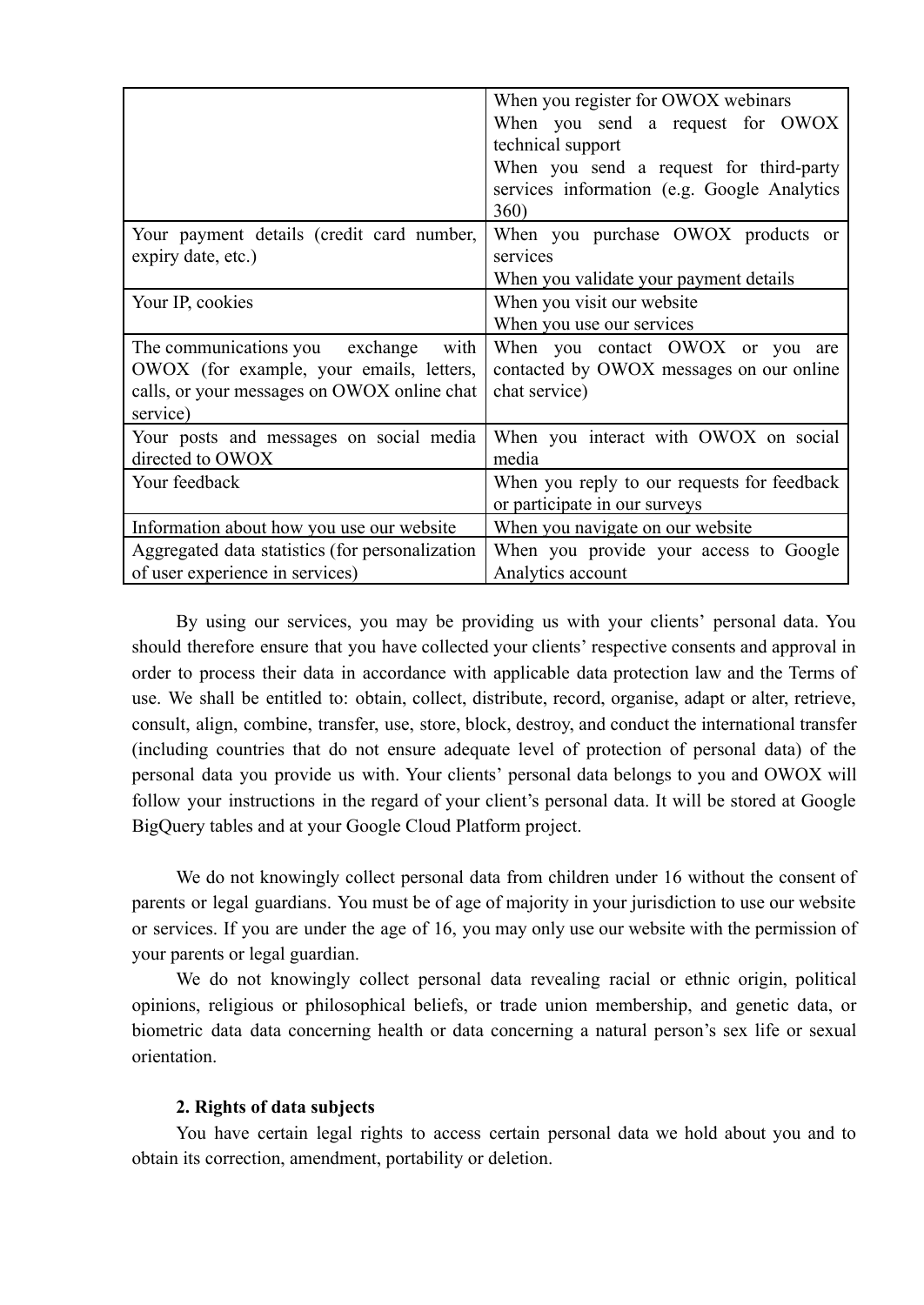You may exercise those rights in your account, in the "Settings" chapter, or by contacting us via [data-protection@owox.com](mailto:data.protection@owox.com). We will respond to your request at the soonest, but in any case within 30 calendar days from the date we receive your request.

According to California Consumer Protection Act, consumers from California has the following rights:

- Right to request from OWOX:
	- (1) The categories of personal data that OWOX has collected about you,
	- (2) Categories of sources from which personal data are collected,
	- (3) Business or commercial purpose for the collection or sale of personal data,
	- (4) Categories of third parties to whom OWOX provides personal data,

(5) Categories of your personal data that has been sold, and categories of third parties to whom personal data has been sold,

- (6) The specific personal data that OWOX has collected about you,
- You can exercise this right by using the method described above.
- The right to non-discrimination in the event you exercise your rights under the California Consumer Privacy Act.

## **4. How and why OWOX uses your data?**

We use your personal data for the following purposes:

## *4.1. To provide our services to you and technical support*

OWOX uses your information to perform OWOX services in relation to your project. For example, to automatically import data into your Google Analytics account, collect Google Analytics unsampled data in your Google BigQuery project, store frequently used queries for Google BigQuery, make transactions, or when you ask for the technical assistance.

# *4.2. To communicate with you and manage our relationship with you*

When you provide your details to submit the request for information on our website, download any material or presentation from our website, request a demo of our services, register for webinar, start a trial or services usage, contacted us on social media, or in any other way express your interest in our services and products, we will communicate with you to respond on your request and subscribe you to our newsletter. You may unsubscribe from us or request to stop any communication with you by clicking the "unsubscribe" link on our email or by replying "unsubscribe" for any emails from our sales or marketing team (if "unsubscribe" link is unavailable). We will honor your request.

Occasionally we may need to contact you by email and/or telephone for administrative or operational reasons, for example in order to send you the confirmation regarding webinar registration, the reply for your request on the technical assistance, to remind you about trail expiry date or pending invoices.

Please be aware that these communications are not made for marketing purposes and as such, you will continue to receive them even if you opt-out from receiving marketing communications.

## *4.3. To personalize and improve your customer experience*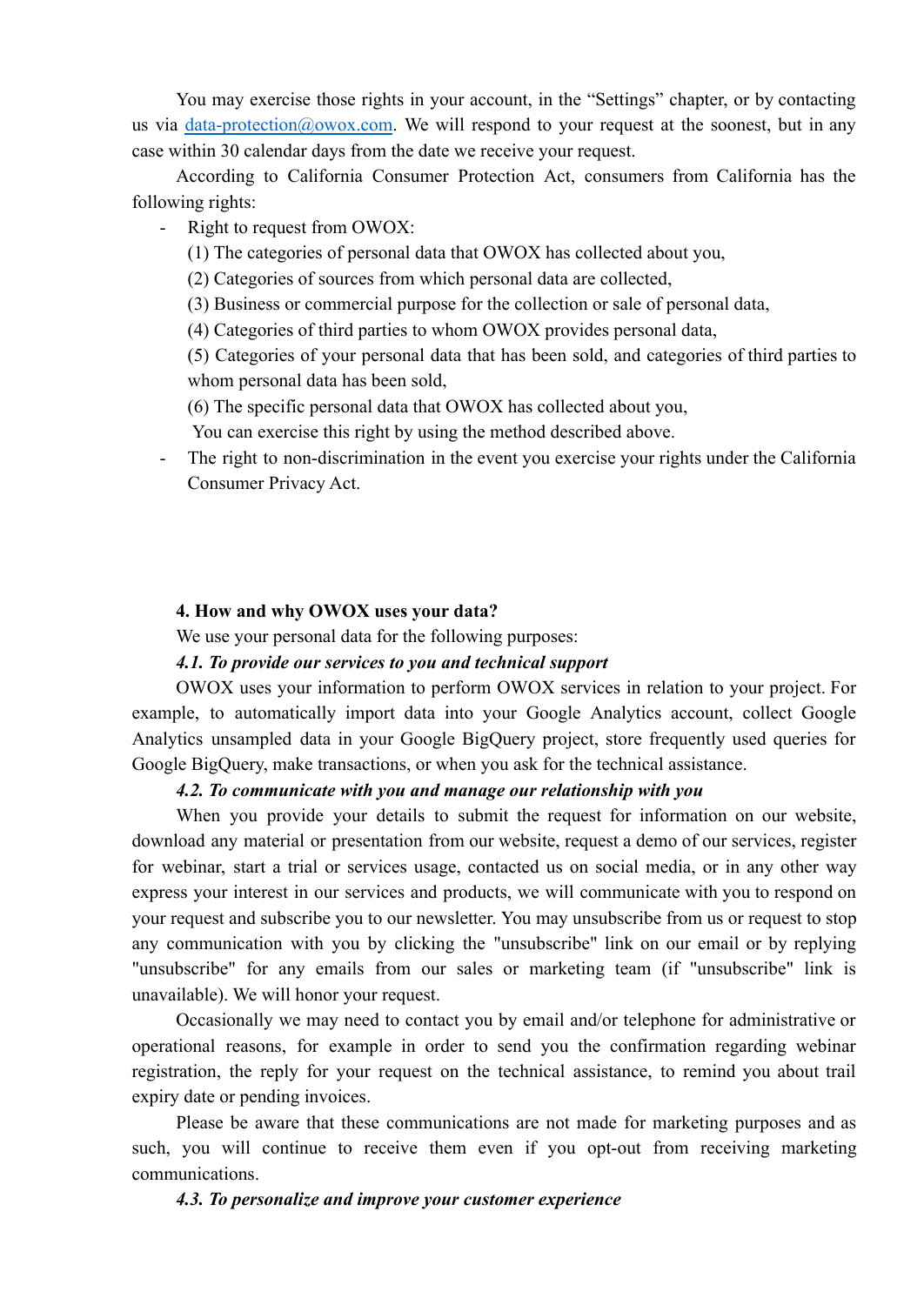OWOX may use your personal data in order to tailor our services to your needs and preferences and to provide you with a personalised customer experience.

OWOX may also collect information on how you use our website, which pages of our website you visit most, what products you buy, in order to understand what you like. OWOX may use this information to tailor the content and offers that you see on our website and, if you have agreed to receiving marketing communications, to send you relevant messages that we think you like.

## *4.4. To inform you about our news and offers that you may like*

OWOX may send you marketing communications, if you have indicated your interest in our product and services: submitted the request for information on our website, downloaded any material or presentation from our website, requested a demo of our services, registered for webinar, started a trial or services usage, contacted us on social media, or in any other way expressed your interest in our services and products..

Please note that OWOX does not share your contact details and other personal data with other companies for marketing purposes, unless OWOX has obtained your consent to do so.

If you do not want to receive marketing communications from us, you can at any time opt out from receiving marketing communications by updating your account settings or by clicking on the relevant "unsubscribe" link at the bottom of any email you received from us, or by replying "unsubscribe" for any emails from our sales or marketing team (if "unsubscribe" link is unavailable).

# *4.5. To improve our services, fulfil our administrative purposes and protect our business interests and for marketing purposes*

The business purposes for which OWOX will use your information include lead's evaluation, marketing among leads and customers, accounting, billing and audit, credit or other payment card verification, fraud screening, safety, security and legal purposes, systems testing, maintenance and development.

OWOX may use anonymous data, which will not include personally identifiable information or information that identifies or would reasonably be expected to identify you, to collect the OWOX service statistics and to improve and enhance the OWOX services (the data is collected in anonymized form, e.g. in the form of derived metrics and coefficients).

# *4.6. To showcase the results of using OWOX services or your feedback, only upon prior agreement with you and to the agreed extent*

# *4.7. To comply with our legal obligations and compliance reasons, such as the prevention, detection, or investigation of a crime; loss prevention; or fraud.*

OWOX may also use personal information to meet its internal and external audit requirements, information security purposes, and as OWOX otherwise believe to be necessary or appropriate: (a) under applicable law, which may include laws outside your country of residence; (b) to respond to requests from courts, law enforcement agencies, regulatory agencies, and other public and government authorities, which may include such authorities outside your country of residence; (c) to enforce our terms and conditions; and (d) to protect our rights, privacy, safety, or property, or those of other persons, court order, law or governmental request.

We use your personal data based on: your consent,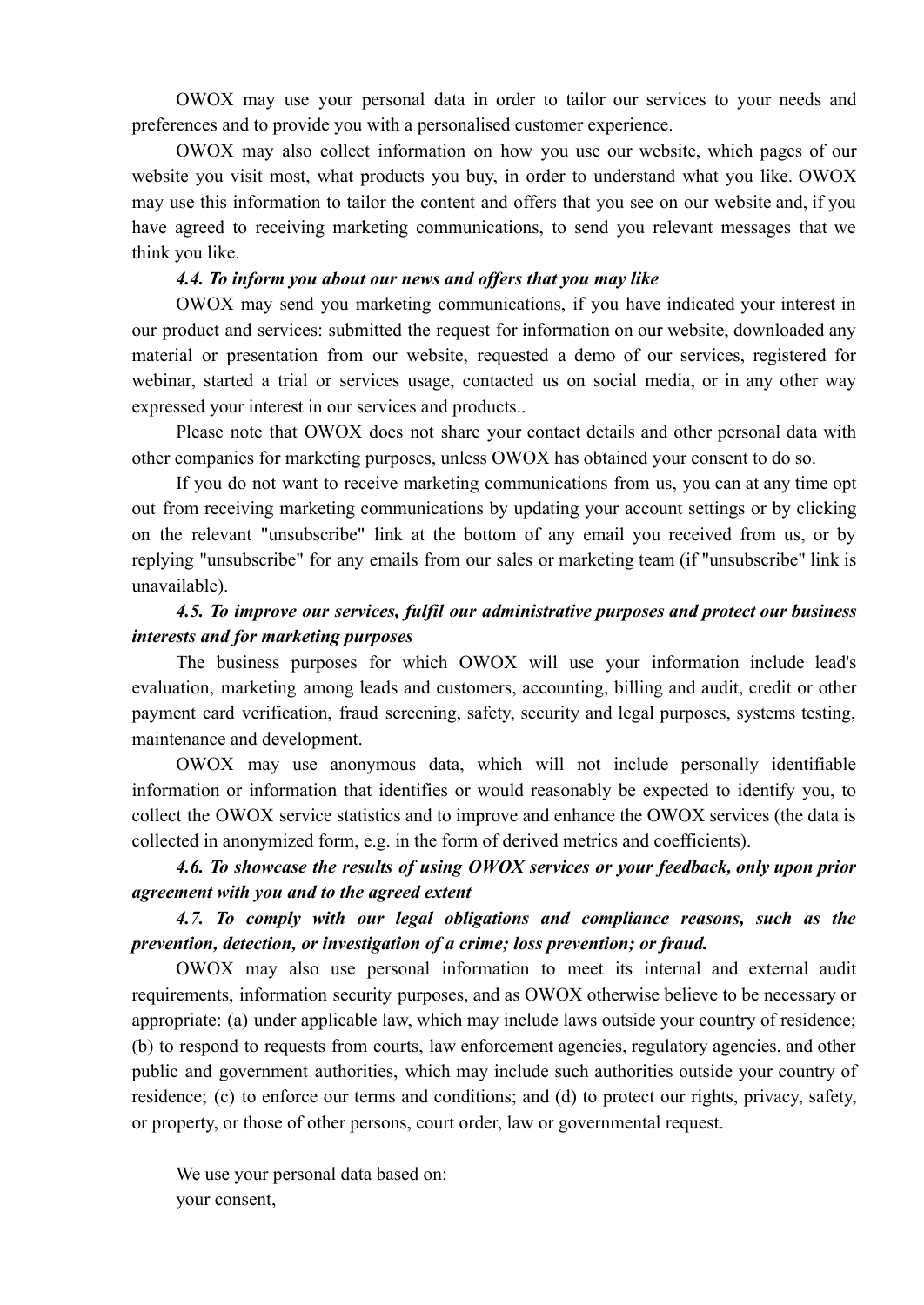agreement concluded with you, or to take action at your request before concluding an agreement,

compliance with our legal obligations,

based on our legitimate interests, for example, when we use cookies on our website or when we receive your data from advertising campaigns, from open public sources or as a result of communications with you.

# **5. Security of your data**

We are committed to taking appropriate technical and organisational measures to protect your personal data against unauthorised or unlawful processing and against accidental loss, destruction or damage to personal data.

Your personal information is stored behind secured networks and is only accessible by a limited number of people who have special access rights to such systems, and are required to keep the information confidential. In addition, all information you supply is encrypted using Secure Socket Layer (SSL).

Our services use official APIs from Google, Bing, Facebook, Yandex, Vkontakte and others, where it is technically applicable to access the data that you provide.

To provide access to Google services, we use OAuth authentication. This is an open authorization protocol, which provides us with limited access to protected resources for our services without passing your data for authorization in your account.

You can limit access to your data in your Google account settings at any time.

We will protect your data in the following ways:

using cryptography, where necessary;

using password, where necessary; and

restricting access to your data (i.e. access to your personal data is granted only to those of our employees or contractors for whom the access is necessary).

## **6. International transfer of data**

- 6.1. As described in this Privacy Policy, OWOX may in some instances disclose your personal data to third parties. Where OWOX discloses your personal data to a third party, we require that the third party has appropriate technical and organisational measures in place to protect your personal data.
- 6.2. The information that you provide to us will be held in our systems, which are located on our premises or those of an appointed third party.
- 6.3. We and some of our subprocessors are based outside the EEA. That is why your personal data may be accessed by and processed outside the European Economic Area, Switzerland and/or United Kingdom.
- 6.4. When we act as data controller, the transfer of personal data outside the EEA, Switzerland and/or United Kingdom is based on this Privacy Policy. In this case, we check if there is a European authorities decision that the third country, a territory or one or more specified sectors within that third country, or the international organisation in question ensures an adequate level of protection, and/or in the absence of this decision we will rely on one or more of the appropriate safeguards, referred to in Article 46 of the GDPR.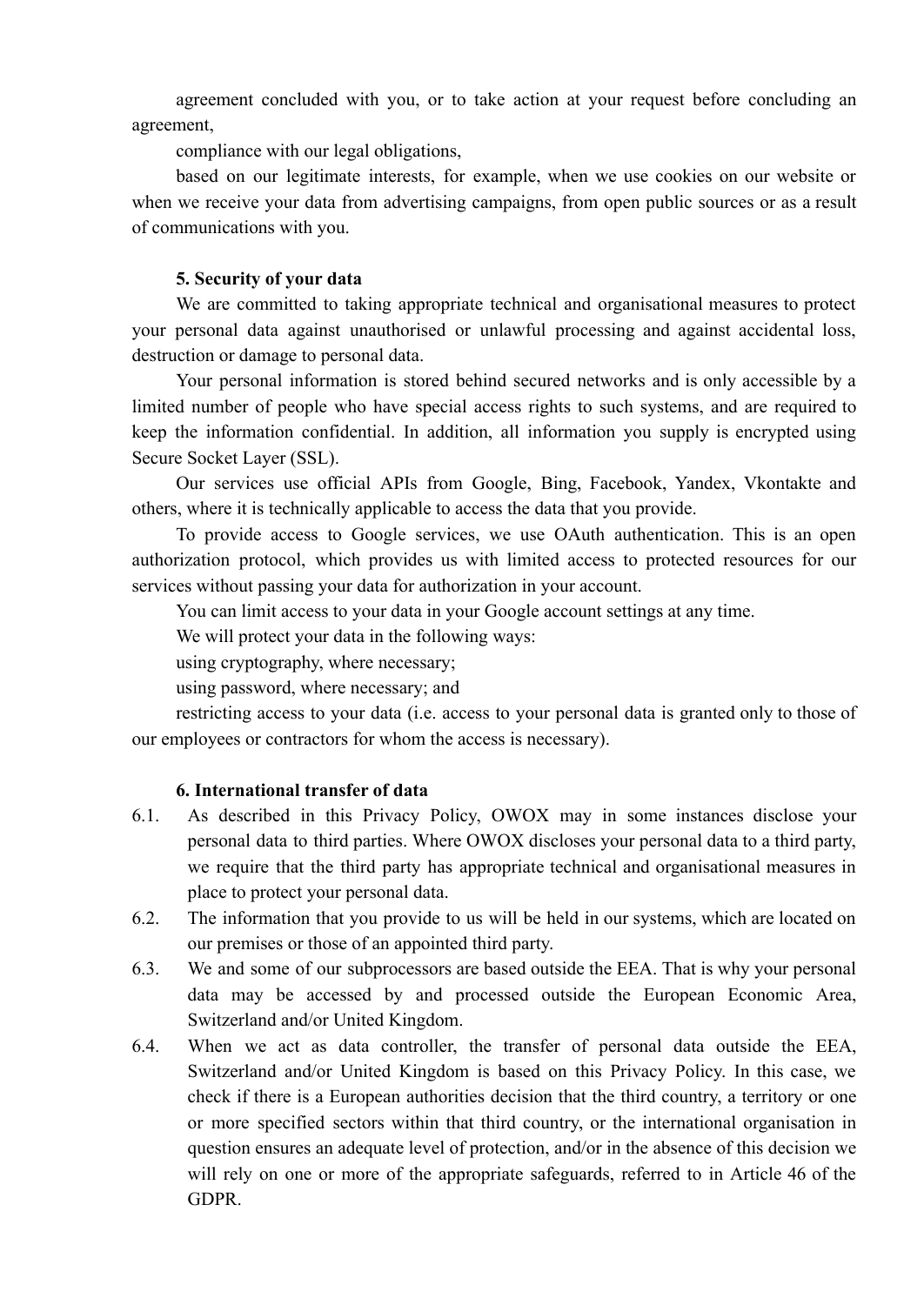- 6.5. When you are (a) an EU-based controller (or a processor for an EU-based controller), (b) OWOX is engaged as a processor (or a subprocessor), (c) the conditions set forth under Article 3 of the GDPR are met, and (d) only to the extent that any processing of personal data by OWOX takes place in any country outside the EU (except if the country ensures an adequate level of protection as defined in Article 45 of the GDPR), the parties agree that the Standard Contractual Clauses, attached as annex to this Privacy Policy, will apply in respect to that processing, and OWOX will comply with the obligations of the 'data importer' and you will comply with the obligations of the 'data exporter'.
- 6.6. The following additional conditions shall apply during the international transfer of personal data (hereinafter — Client's Personal data) based on the Standard Contractual Clauses:
	- 6.6.1. Legal basis. If you provide us with Client's Personal Data, you should comply with the applicable EU data protection laws and regulations. As between the parties, OWOX is responsible for the lawfulness of the processing of Client's Personal Data in its capacity as a processor (or subprocessor), and you are responsible for the processing of Client's Personal Data in your capacity as a controller (or a processor for an EU-based controller).
	- 6.6.2. Subprocessor's engagement. You provide OWOX with the authorization to engage sub-processors for processing of Client's Personal Data, including transfer to third country or an international organization, provided the provisions of Standard Contractual Clauses are fulfilled. OWOX hereby confirms that it requires all of its personnel and engaged subcontractors authorized to process Client's Personal Data to commit themselves to confidentiality, or ensures that they are under an appropriate statutory obligation of confidentiality, and not to process Client's Personal Data for purposes other than as described in this Privacy Policy. This authorization should be considered as a prior written consent.
	- 6.6.3. Integration with Third Party services. OWOX may provide links to integrations with Third Parties services, including, without limitation, certain Third Party services, which may be integrated directly into OWOX Services. If you elect to enable, access or use such Third Party Services, the access and use of such Third Party services is governed solely by the terms and conditions and privacy policies of such Third Party services, and OWOX does not endorse, is not responsible or not liable for, and makes no representations as to any aspect of such Third Party services, including without limitation their consent or the manner in which they handle Client's Personal Data or any interaction between you and the provider of such Third Party services. The provider of Third Party services shall not be deemed subprocessors for any purpose under this Privacy Policy.
	- 6.6.4. International Transfer. You acknowledge that OWOX and its subprocessors may maintain data processing operations in countries that are outside of the EEA, Switzerland and the UK.
- 1.1.1. Limitation of Liability. Notwithstanding anything to the contrary, will either party of this Privacy Policy, their affiliates, officers, directors, employees, agents, service providers, suppliers or licensors be liable to the other party or any third party for any lost profits, lost sales, lost data (being data lost in the course of transmission via Your system or over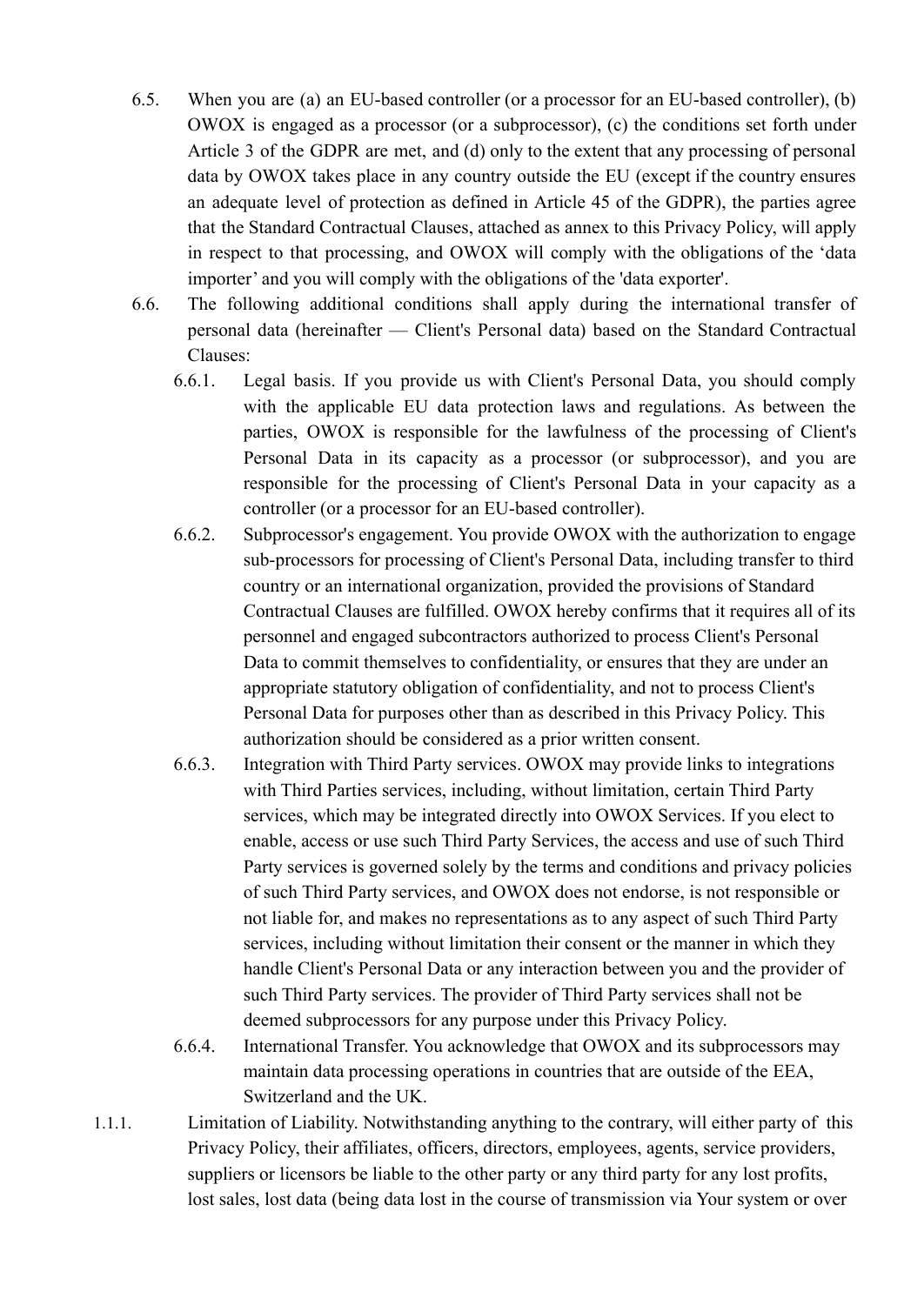the internet through no fault of OWOX), loss of goodwill, or for any type of indirect, incidental loss or damages, incurred by the other party in connection with this Privacy Policy. For the avoidance of doubt, this provision shall not be construed as limiting the liability of either party with respect to claims brought by data subjects.

## **7. Term for data storage**

OWOX will not store your personal data for longer than is necessary for the purpose for which it was provided or collected. OWOX will only retain the personal data that serves a legitimate purpose (e.g. applicable legal regulations may require the retention of data, or some data may be necessary for the purposes of billing outstanding amounts).

After 2 years from the moment of last visit of OWOX website, your account and your unsubscription from OWOX newsletters, OWOX at its sole discretion delete your personal data or anonymize it.

OWOX will also delete your personal data within 30 calendar days upon receiving your request for data erasure.

OWOX reserves its right to retain a part of personal data, which are required by applicable law and for the term, required by applicable law (e.g. applicable law may require that some personal data shall be retained for tax accounting or for issues of the invoice for unpaid fees).

## **8. Sharing your personal data**

OWOX uses a limited number of third party providers to assist us in providing the services to our customers. Third parties may access, process or store personal data in the framework and upon our instructions only. OWOX may share your information with the following persons:

*Affiliates*. OWOX may disclose your information to its affiliates or subsidiaries, which may use your information to provide services to you or to communicate with you regarding services provision on OWOX behalf.

*Service Providers***.** OWOX may disclose the information it collects from you to third party vendors, service providers, contractors or agents who perform functions on OWOX behalf.

*Other Third Parties*. OWOX may disclose your information to third parties upon your instructions to do so. For example, when you ask OWOX to transfer the data from your CRM to your Google BigQuery project.

*Credit and debit card companies*. OWOX may disclose your payment details strictly to the companies that process the card payments for the purposes of processing of payment for OWOX services.

*Business Transfers*. If OWOX is acquired by or merged with another company, if substantially all of OWOX assets are transferred to another company, or as part of a bankruptcy proceeding, OWOX may transfer the information it has collected from you to this company.

## **9. Cookies or other tracking technologies**

In order to improve our services, to provide you with more relevant content and to analyse how visitors use our website, or for direct marketing purposes, we may use technologies, such as cookies, local storage and pixels. Please be aware that in most cases we will not be able to identify you from the information we collect using these technologies.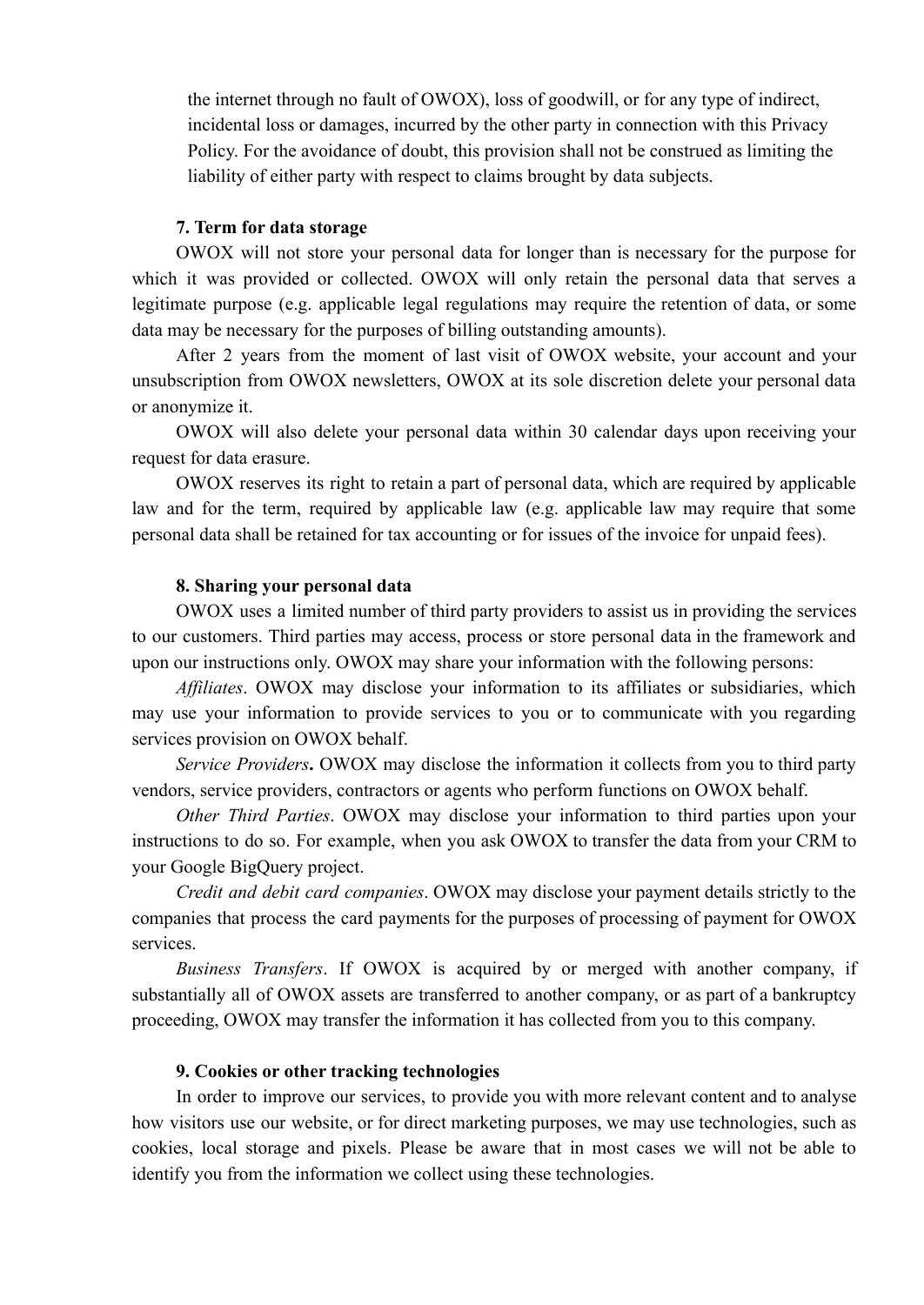For example, we use software to monitor customer traffic patterns and website usage to help us develop the design and layout of the website in order to enhance the experience of the visitors to our website. In addition, in order to understand how our customers interact with the emails and the content that we send, we use pixels that allow us to know if the emails we send are opened.

We use cookies and local storage on our website. These technologies are small pieces of information stored by your browser on your computer's hard drive. On your further visits to that website, the information stored in the cookie is sent back to the website. This allows the website to recognise you and tailor its content to your needs.

*What cookies does OWOX use?*

We use the following types of cookies:

(i) essential cookies, which are essential for the provision of access to our websites and Services;

(ii) functionality cookies, which are used to personalize the content in accordance with your actions on our website;

(iii) performance cookies, which do not identify you individually (until you enter your identification details in any of our forms) but help us to evaluate the website performance and its statistics; and

(iv) targeting/advertising cookies, which help advertise OWOX offers and services on the other sites.

We also use analytics and similar services that collect third-party cookies:

1. Google Analytics, Google Optimize, and Google AdWords (Google Privacy Policy is available at <https://policies.google.com/technologies/ads?hl=en>, text and URL may be changed by Google sole discretion),

2. Intercom (Intercom Privacy Policy is available at [https://www.intercom.com/terms-and-policies#privacy,](https://www.intercom.com/terms-and-policies#privacy) text and URL may be changed by Intercom sole discretion),

3. Facebook (Facebook Privacy Policy is available at [https://www.facebook.com/policy.php,](https://www.facebook.com/policy.php) text and URL may be changed by Facebook sole discretion),

4. Twitter (Twitter Privacy Policy is available at [https://twitter.com/en/privacy,](https://twitter.com/en/privacy) text and URL may be changed by Twitter sole discretion),

5. LinkedIn (LinkedIn Privacy Policy is available at https://www.linkedin.com/legal/preview/privacy-policy, text and URL may be changed by LinkedIn sole discretion).

6. Yandex.Metrics (Yandex Privacy Policy is available at [https://yandex.ru/support/legal/confidential/index.html?lang=en,](https://yandex.ru/support/legal/confidential/index.html?lang=en) text and URL may be changed at Yandex sole discretion),

7. AdMixer (AdMixer Privacy Policy is available at [https://sales.admixer.ua/privacy,](https://sales.admixer.ua/privacy) text and URL may be changed by AdMixer sole discretion),

8. Zendesk (Zendesk Privacy Policy is available at [https://www.zendesk.com/company/customers-partners/privacy-policy/,](https://www.zendesk.com/company/customers-partners/privacy-policy/) text and URL may be changed by Zendesk sole discretion),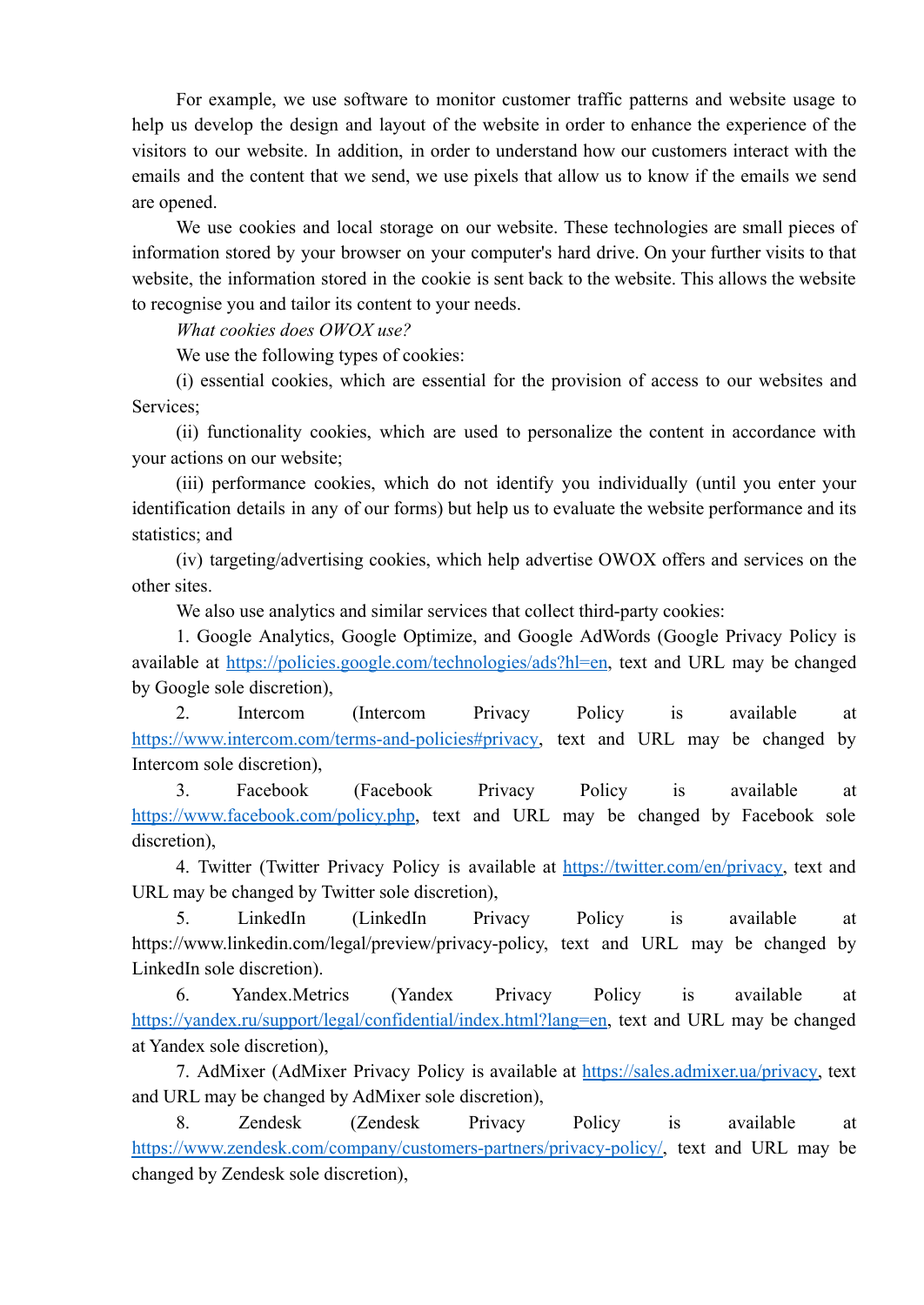9. Albacross (Albacross Privacy Policy is available at <https://albacross.com/privacy-policy/>, text and URL may be changed by Albacross sole discretion),

10. Other services.

# *How to reject or delete cookies?*

Most web browsers automatically accept cookies. However, you do not have to accept cookies and you can, should you choose to at any time, reject or block the use of cookies and delete all cookies currently stored on your device. You can find out how to do this for your particular browser by clicking "help" on your browser's menu, or by visiting: [www.allaboutcookies.org](http://www.allaboutcookies.org), [http://www.youronlinechoices.com/uk/your-ad-choices,](http://www.youronlinechoices.com/uk/your-ad-choices) <http://optout.networkadvertising.org/>.

However, if you turn off cookies, the functionality of our Services may be limited (i.e. in the case of essential cookies you may not be able to access our websites, your account and services).

## **10. Links**

OWOX websites may contain links to others websites, which are owned and operated independently of OWOX. Therefore, any information you provide to those websites will be governed by their own privacy policy principles and data collection practices. OWOX assumes no responsibility or liability for information handling procedures and/or policies of such independent websites.

## **11. Revisions**

OWOX may make changes to this Privacy Policy from time to time, without the advance notice and any modifications are effective when they are posted at our website.

OWOX may make changes to this Privacy Policy including as part of the new European data protection legislation which will start to apply on 25 May 2018 (the "General Data Protection Regulation") and Privacy Shield program.

## **12. Privacy Shield notice**

Starting from 13 June 2022 OWOX withdrew from participating in the Privacy Shield Program.

## **13. Contact information**

Questions, comments and requests regarding this privacy policy are welcomed and should be addressed to [data-protection@owox.com](mailto:data.protection@owox.com).

You may also send your request to our data protection officer – Maksym Voloshyn, email: [data-protection@owox.com](mailto:data-protection@owox.com).

For EU and EEA citizens — you may also contact our EU Data Representative: OWOX limited, Boumpoulinas 11, 1st floor, 1060 Nicosia Cyprus.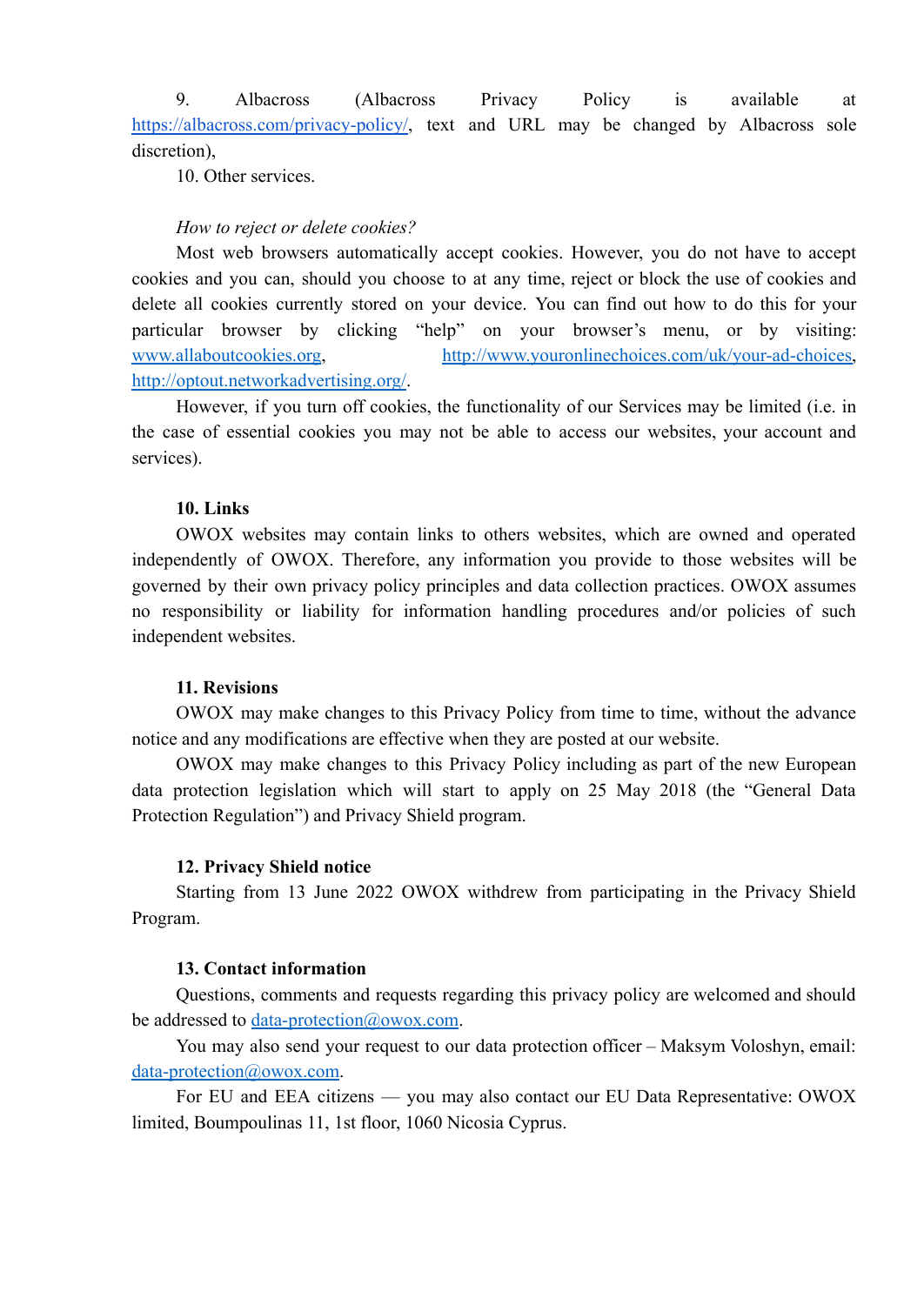# **Statement for the performance of California Consumer Protection Act:**

Based on Article 1278.130 California Consumer Protection Act we inform you on the following actions, performed in the past 12 months:

- 1. OWOX collected the following categories of personal data: personal data, listed in paragraph 2 of OWOX Inc Privacy Policy,
- 2. OWOX did not sell personal data to third parties,
- 3. OWOX disclosed for business purposes to its contractors and processors: personal data, listed in paragraph 2 of OWOX Inc Privacy Policy.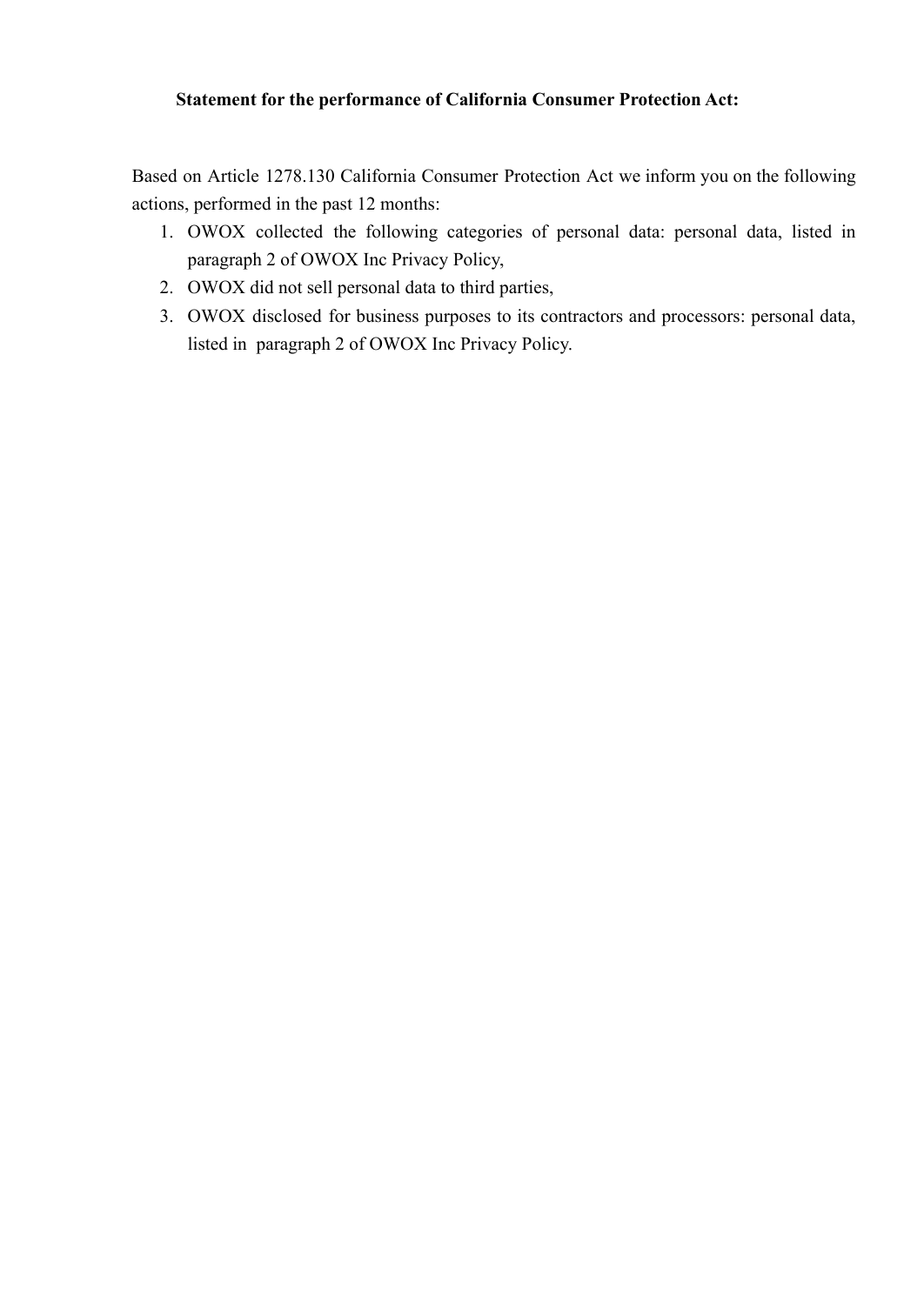### **Module Two: (controller to processor)**

### **SECTION I**

#### *Clause 1*

#### *Purpose and scope*

- (a) The purpose of these standard contractual clauses is to ensure compliance with the requirements of Regulation (EU) 2016/679 of the European Parliament and of the Council of 27 April 2016 on the protection of natural persons with regard to the processing of personal data and on the free movement of such data (General Data Protection Regulation) for the transfer of personal data to a third country.
- (b) The Parties:
	- (i) the natural or legal person(s), public authority/ies, agency/ies or other body/ies (hereinafter "entity/ies") transferring the personal data, as listed in Annex I.A. (hereinafter each "data exporter"), and
	- (ii) the entity/ies in a third country receiving the personal data from the data exporter, directly or indirectly via another entity also Party to these Clauses, as listed in Annex I.A. (hereinafter each "data importer")

have agreed to these standard contractual clauses (hereinafter: "Clauses").

- (c) These Clauses apply with respect to the transfer of personal data as specified in Annex I.B.
- (d) The Appendix to these Clauses containing the Annexes referred to therein forms an integral part of these Clauses.

#### *Clause 2*

#### *Effect and invariability of the Clauses*

- (a) These Clauses set out appropriate safeguards, including enforceable data subject rights and effective legal remedies, pursuant to Article 46(1) and Article 46 (2)(c) of Regulation (EU) 2016/679 and, with respect to data transfers from controllers to processors and/or processors to processors, standard contractual clauses pursuant to Article 28(7) of Regulation (EU) 2016/679, provided they are not modified, except to select the appropriate Module(s) or to add or update information in the Appendix. This does not prevent the Parties from including the standard contractual clauses laid down in these Clauses in a wider contract and/or to add other clauses or additional safeguards, provided that they do not contradict, directly or indirectly, these Clauses or prejudice the fundamental rights or freedoms of data subjects.
- (b) These Clauses are without prejudice to obligations to which the data exporter is subject by virtue of Regulation (EU) 2016/679.

### *Clause 3*

### *Third-party beneficiaries*

(a) Data subjects may invoke and enforce these Clauses, as third-party beneficiaries, against the data exporter and/or data importer, with the following exceptions:

- (i) Clause 1, Clause 2, Clause 3, Clause 6, Clause 7;
- (ii) Clause 8 Module One: Clause 8.5 (e) and Clause 8.9(b); Module Two: Clause 8.1(b), 8.9(a), (c), (d) and (e); Module Three: Clause 8.1(a), (c) and (d) and Clause 8.9(a), (c), (d), (e), (f) and (g); Module Four: Clause 8.1 (b) and Clause 8.3(b);
- (iii) Clause 9 Module Two: Clause 9(a), (c), (d) and (e); Module Three: Clause  $9(a)$ , (c), (d) and (e);
- (iv) Clause 12 Module One: Clause 12(a) and (d); Modules Two and Three: Clause  $12(a)$ , (d) and (f);
- (v) Clause 13;
- (vi) Clause 15.1(c), (d) and (e);
- (vii) Clause 16(e);
- (viii) Clause 18 Modules One, Two and Three: Clause 18(a) and (b); Module Four: Clause 18.
- (b) Paragraph (a) is without prejudice to rights of data subjects under Regulation (EU) 2016/679.

### *Clause 4*

#### *Interpretation*

- (a) Where these Clauses use terms that are defined in Regulation (EU) 2016/679, those terms shall have the same meaning as in that Regulation.
- (b) These Clauses shall be read and interpreted in the light of the provisions of Regulation (EU) 2016/679.
- (c) These Clauses shall not be interpreted in a way that conflicts with rights and obligations provided for in Regulation (EU) 2016/679.

### *Clause 5*

#### *Hierarchy*

In the event of a contradiction between these Clauses and the provisions of related agreements between the Parties, existing at the time these Clauses are agreed or entered into thereafter, these Clauses shall prevail.

#### *Clause 6*

### *Description of the transfer(s)*

The details of the transfer(s), and in particular the categories of personal data that are transferred and the purpose(s) for which they are transferred, are specified in Annex I.B.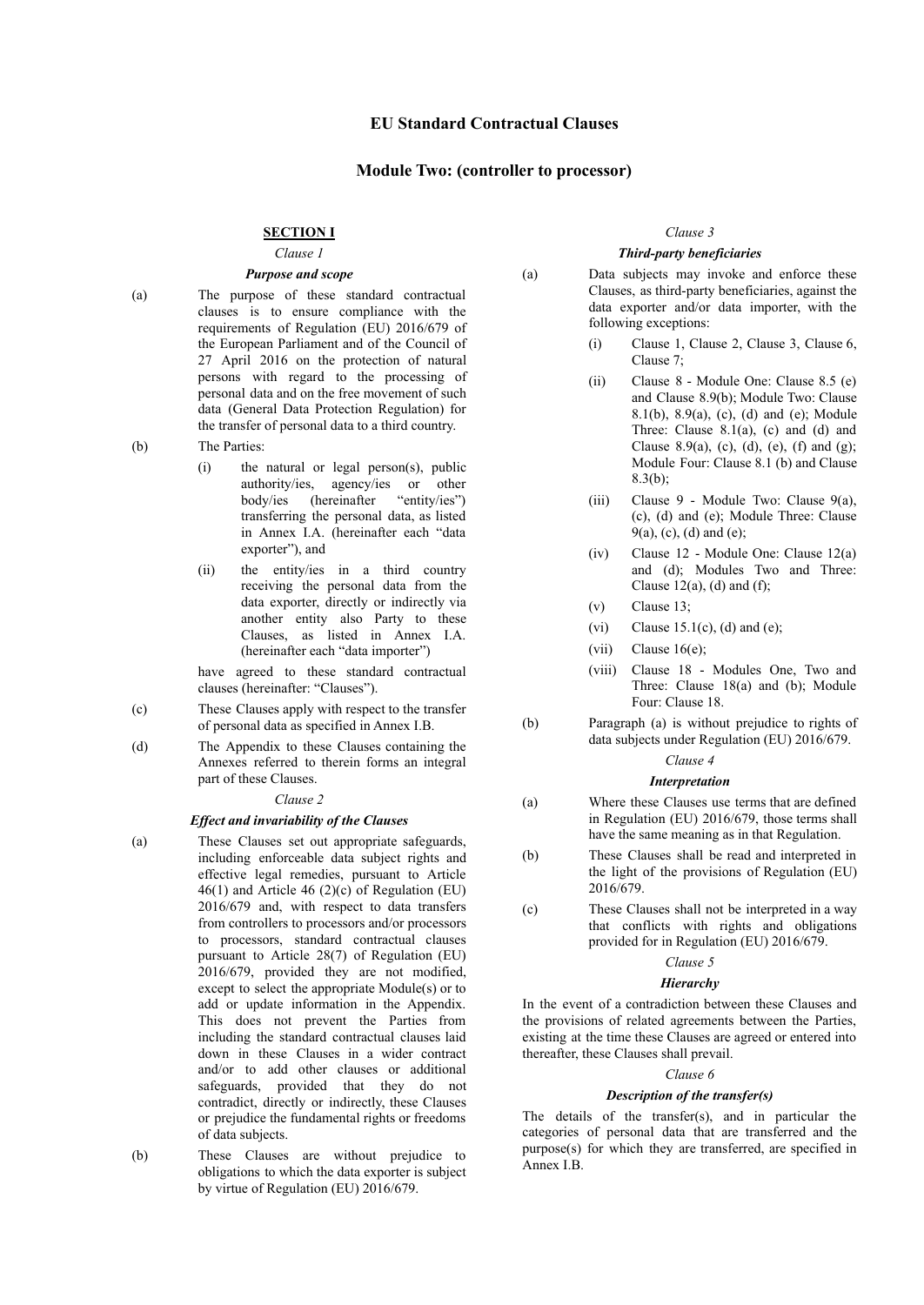### *Clause 7 - Optional*

#### *Docking clause*

- (a) An entity that is not a Party to these Clauses may, with the agreement of the Parties, accede to these Clauses at any time, either as a data exporter or as a data importer, by completing the Appendix and signing Annex I.A.
- (b) Once it has completed the Appendix and signed Annex I.A, the acceding entity shall become a Party to these Clauses and have the rights and obligations of a data exporter or data importer in accordance with its designation in Annex I.A.
- (c) The acceding entity shall have no rights or obligations arising under these Clauses from the period prior to becoming a Party.

### **SECTION II – OBLIGATIONS OF THE PARTIES**

#### *Clause 8*

### *Data protection safeguards*

The data exporter warrants that it has used reasonable efforts to determine that the data importer is able, through the implementation of appropriate technical and organisational measures, to satisfy its obligations under these Clauses.

### **MODULE TWO: Transfer controller to processor**

### **8.1 Instructions**

- (a) The data importer shall process the personal data only on documented instructions from the data exporter. The data exporter may give such instructions throughout the duration of the contract.
- (b) The data importer shall immediately inform the data exporter if it is unable to follow those instructions.

### **8.2 Purpose limitation**

The data importer shall process the personal data only for the specific purpose(s) of the transfer, as set out in Annex I.B, unless on further instructions from the data exporter.

### **8.3 Transparency**

On request, the data exporter shall make a copy of these Clauses, including the Appendix as completed by the Parties, available to the data subject free of charge. To the extent necessary to protect business secrets or other confidential information, including the measures described in Annex II and personal data, the data exporter may redact part of the text of the Appendix to these Clauses prior to sharing a copy, but shall provide a meaningful summary where the data subject would otherwise not be able to understand the its content or exercise his/her rights. On request, the Parties shall provide the data subject with the reasons for the redactions, to the extent possible without revealing the redacted information. This Clause is without prejudice to the obligations of the data exporter under Articles 13 and 14 of Regulation (EU) 2016/679.

### **8.4 Accuracy**

If the data importer becomes aware that the personal data it has received is inaccurate, or has become outdated, it shall inform the data exporter without undue delay. In this case, the data importer shall cooperate with the data exporter to erase or rectify the data.

#### **8.5 Duration of processing and erasure or return of data**

Processing by the data importer shall only take place for the duration specified in Annex I.B. After the end of the provision of the processing services, the data importer shall, at the choice of the data exporter, delete all personal data processed on behalf of the data exporter and certify to the data exporter that it has done so, or return to the data exporter all personal data processed on its behalf and delete existing copies. Until the data is deleted or returned, the data importer shall continue to ensure compliance with these Clauses. In case of local laws applicable to the data importer that prohibit return or deletion of the personal data, the data importer warrants that it will continue to ensure compliance with these Clauses and will only process it to the extent and for as long as required under that local law. This is without prejudice to Clause 14, in particular the requirement for the data importer under Clause 14(e) to notify the data exporter throughout the duration of the contract if it has reason to believe that it is or has become subject to laws or practices not in line with the requirements under Clause 14(a).

### **8.6 Security of processing**

- (a) The data importer and, during transmission, also the data exporter shall implement appropriate technical and organisational measures to ensure the security of the data, including protection against a breach of security leading to accidental or unlawful destruction, loss, alteration, unauthorised disclosure or access to that data (hereinafter "personal data breach"). In assessing the appropriate level of security, the Parties shall take due account of the state of the art, the costs of implementation, the nature, scope, context and purpose(s) of processing and the risks involved in the processing for the data subjects. The Parties shall in particular consider having recourse to encryption or pseudonymisation, including during transmission, where the purpose of processing can be fulfilled in that manner. In case of pseudonymisation, the additional information for attributing the personal data to a specific data subject shall, where possible, remain under the exclusive control of the data exporter. In complying with its obligations under this paragraph, the data importer shall at least implement the technical and organisational measures specified in Annex II. The data importer shall carry out regular checks to ensure that these measures continue to provide an appropriate level of security.
- (b) The data importer shall grant access to the personal data to members of its personnel only to the extent strictly necessary for the implementation, management and monitoring of the contract. It shall ensure that persons authorised to process the personal data have committed themselves to confidentiality or are under an appropriate statutory obligation of confidentiality.
- (c) In the event of a personal data breach concerning personal data processed by the data importer under these Clauses, the data importer shall take appropriate measures to address the breach, including measures to mitigate its adverse effects. The data importer shall also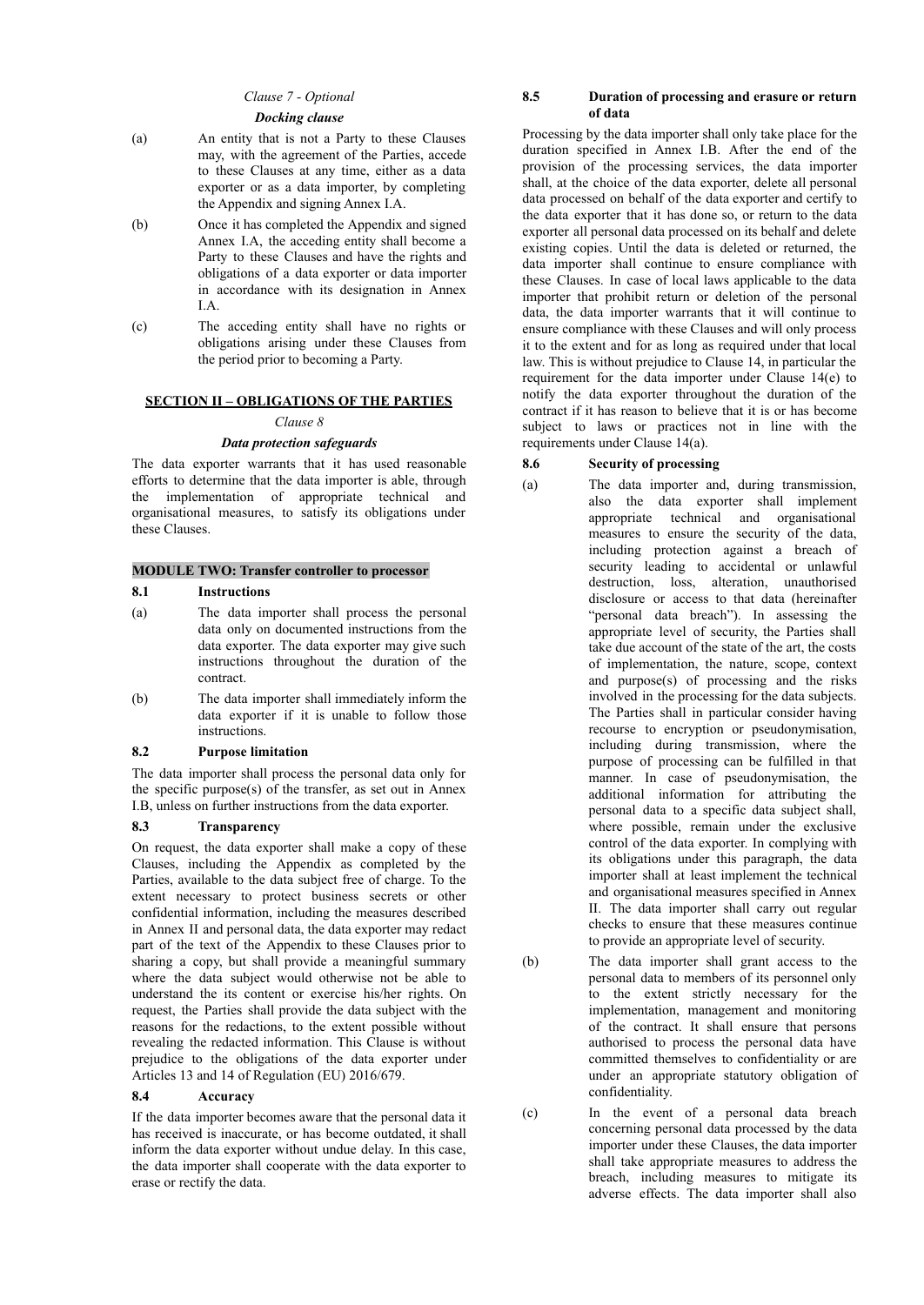notify the data exporter without undue delay after having become aware of the breach. Such notification shall contain the details of a contact point where more information can be obtained, a description of the nature of the breach (including, where possible, categories and approximate number of data subjects and personal data records concerned), its likely consequences and the measures taken or proposed to address the breach including, where appropriate, measures to mitigate its possible adverse effects. Where, and in so far as, it is not possible to provide all information at the same time, the initial notification shall contain the information then available and further information shall, as it becomes available, subsequently be provided without undue delay.

(d) The data importer shall cooperate with and assist the data exporter to enable the data exporter to comply with its obligations under Regulation (EU) 2016/679, in particular to notify the competent supervisory authority and the affected data subjects, taking into account the nature of processing and the information available to the data importer.

#### **8.7 Sensitive data**

Where the transfer involves personal data revealing racial or ethnic origin, political opinions, religious or philosophical beliefs, or trade union membership, genetic data, or biometric data for the purpose of uniquely identifying a natural person, data concerning health or a person's sex life or sexual orientation, or data relating to criminal convictions and offences (hereinafter "sensitive data"), the data importer shall apply the specific restrictions and/or additional safeguards described in Annex I.B.

### **8.8 Onward transfers**

The data importer shall only disclose the personal data to a third party on documented instructions from the data exporter. In addition, the data may only be disclosed to a third party located outside the European Union<sup>1</sup> (in the same country as the data importer or in another third country, hereinafter "onward transfer") if the third party is or agrees to be bound by these Clauses, under the appropriate Module, or if:

- (i) the onward transfer is to a country benefitting from an adequacy decision pursuant to Article 45 of Regulation (EU) 2016/679 that covers the onward transfer;
- (ii) the third party otherwise ensures appropriate safeguards pursuant to

Articles 46 or 47 Regulation of (EU) 2016/679 with respect to the processing in question;

- (iii) the onward transfer is necessary for the establishment, exercise or defence of legal claims in the context of specific administrative, regulatory or judicial proceedings; or
- (iv) the onward transfer is necessary in order to protect the vital interests of the data subject or of another natural person.

Any onward transfer is subject to compliance by the data importer with all the other safeguards under these Clauses, in particular purpose limitation.

### **8.9 Documentation and compliance**

- (a) The data importer shall promptly and adequately deal with enquiries from the data exporter that relate to the processing under these Clauses.
- (b) The Parties shall be able to demonstrate compliance with these Clauses. In particular, the data importer shall keep appropriate documentation on the processing activities carried out on behalf of the data exporter.
- (c) The data importer shall make available to the data exporter all information necessary to demonstrate compliance with the obligations set out in these Clauses and at the data exporter's request, allow for and contribute to audits of the processing activities covered by these Clauses, at reasonable intervals or if there are indications of non-compliance. In deciding on a review or audit, the data exporter may take into account relevant certifications held by the data importer.
- (d) The data exporter may choose to conduct the audit by itself or mandate an independent auditor. Audits may include inspections at the premises or physical facilities of the data importer and shall, where appropriate, be carried out with reasonable notice.
- (e) The Parties shall make the information referred to in paragraphs (b) and (c), including the results of any audits, available to the competent supervisory authority on request.

### *Clause 9 Use of sub-processors*

### **MODULE TWO: Transfer controller to processor**

(a) OPTION 2: GENERAL WRITTEN AUTHORISATION The data importer has the data exporter's general authorisation for the engagement of sub-processor(s) from an agreed list. The data importer shall specifically inform the data exporter in writing of any intended changes to that list through the addition or replacement of sub-processors at least 5 working days in advance, thereby giving the data exporter sufficient time to be able to object to such changes prior to the engagement of the sub-processor(s). The data importer shall provide the data exporter with the information necessary to enable the data exporter to exercise its right to object.

The Agreement on the European Economic Area (EEA Agreement) provides for the extension of the European Union's internal market to the three EEA States Iceland, Liechtenstein and Norway. The Union data protection legislation, including Regulation (EU) 2016/679, is covered by the EEA Agreement and has been incorporated into Annex XI thereto. Therefore, any disclosure by the data importer to a third party located in the EEA does not qualify as an onward transfer for the purpose of these Clauses.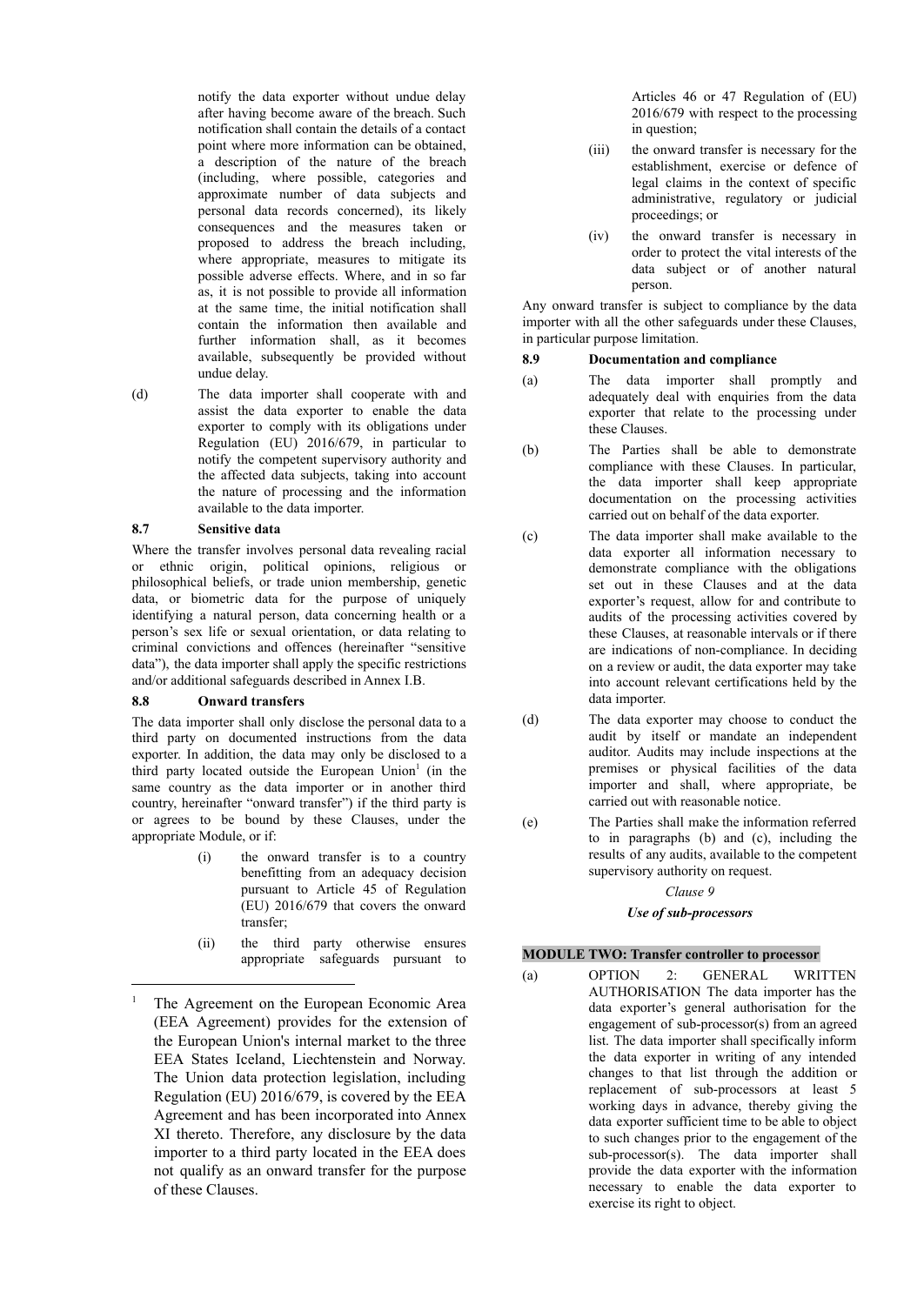- (b) Where the data importer engages a sub-processor to carry out specific processing activities (on behalf of the data exporter), it shall do so by way of a written contract that provides for, in substance, the same data protection obligations as those binding the data importer under these Clauses, including in terms of third-party beneficiary rights for data subjects.<sup>2</sup> The Parties agree that, by complying with this Clause, the data importer fulfils its obligations under Clause 8.8. The data importer shall ensure that the sub-processor complies with the obligations to which the data importer is subject pursuant to these Clauses.
- (c) The data importer shall provide, at the data exporter's request, a copy of such a sub-processor agreement and any subsequent amendments to the data exporter. To the extent necessary to protect business secrets or other confidential information, including personal data, the data importer may redact the text of the agreement prior to sharing a copy.
- (d) The data importer shall remain fully responsible to the data exporter for the performance of the sub-processor's obligations under its contract with the data importer. The data importer shall notify the data exporter of any failure by the sub-processor to fulfil its obligations under that contract.
- (e) The data importer shall agree a third-party beneficiary clause with the sub-processor whereby - in the event the data importer has factually disappeared, ceased to exist in law or has become insolvent - the data exporter shall have the right to terminate the sub-processor contract and to instruct the sub-processor to erase or return the personal data.

#### *Clause 10*

#### *Data subject rights*

#### **MODULE TWO: Transfer controller to processor**

- (a) The data importer shall promptly notify the data exporter of any request it has received from a data subject. It shall not respond to that request itself unless it has been authorised to do so by the data exporter.
- (b) The data importer shall assist the data exporter in fulfilling its obligations to respond to data subjects' requests for the exercise of their rights under Regulation (EU) 2016/679. In this regard, the Parties shall set out in Annex II the appropriate technical and organisational measures, taking into account the nature of the processing, by which the assistance shall be provided, as well as the scope and the extent of the assistance required.
- (c) In fulfilling its obligations under paragraphs (a) and (b), the data importer shall comply with the instructions from the data exporter.

#### *Clause 11*

#### *Redress*

<sup>2</sup> This requirement may be satisfied by the sub-processor acceding to these Clauses under the appropriate Module, in accordance with Clause 7.

(a) The data importer shall inform data subjects in a transparent and easily accessible format, through individual notice or on its website, of a contact point authorised to handle complaints. It shall deal promptly with any complaints it receives from a data subject.

### **MODULE TWO: Transfer controller to processor**

- (b) In case of a dispute between a data subject and one of the Parties as regards compliance with these Clauses, that Party shall use its best efforts to resolve the issue amicably in a timely fashion. The Parties shall keep each other informed about such disputes and, where appropriate, cooperate in resolving them.
- (c) Where the data subject invokes a third-party beneficiary right pursuant to Clause 3, the data importer shall accept the decision of the data subject to:
	- (i) lodge a complaint with the supervisory authority in the Member State of his/her habitual residence or place of work, or the competent supervisory authority pursuant to Clause 13;
	- (ii) refer the dispute to the competent courts within the meaning of Clause 18.
- (d) The Parties accept that the data subject may be represented by a not-for-profit body, organisation or association under the conditions set out in Article 80(1) of Regulation (EU) 2016/679.
- (e) The data importer shall abide by a decision that is binding under the applicable EU or Member State law.
- (f) The data importer agrees that the choice made by the data subject will not prejudice his/her substantive and procedural rights to seek remedies in accordance with applicable laws.

# *Clause 12*

## *Liability*

### **MODULE TWO: Transfer controller to processor**

- (a) Each Party shall be liable to the other Party/ies for any damages it causes the other Party/ies by any breach of these Clauses.
- (b) The data importer shall be liable to the data subject, and the data subject shall be entitled to receive compensation, for any material or non-material damages the data importer or its sub-processor causes the data subject by breaching the third-party beneficiary rights under these Clauses.
- (c) Notwithstanding paragraph (b), the data exporter shall be liable to the data subject, and the data subject shall be entitled to receive compensation, for any material or non-material damages the data exporter or the data importer (or its sub-processor) causes the data subject by breaching the third-party beneficiary rights under these Clauses. This is without prejudice to the liability of the data exporter and, where the data exporter is a processor acting on behalf of a controller, to the liability of the controller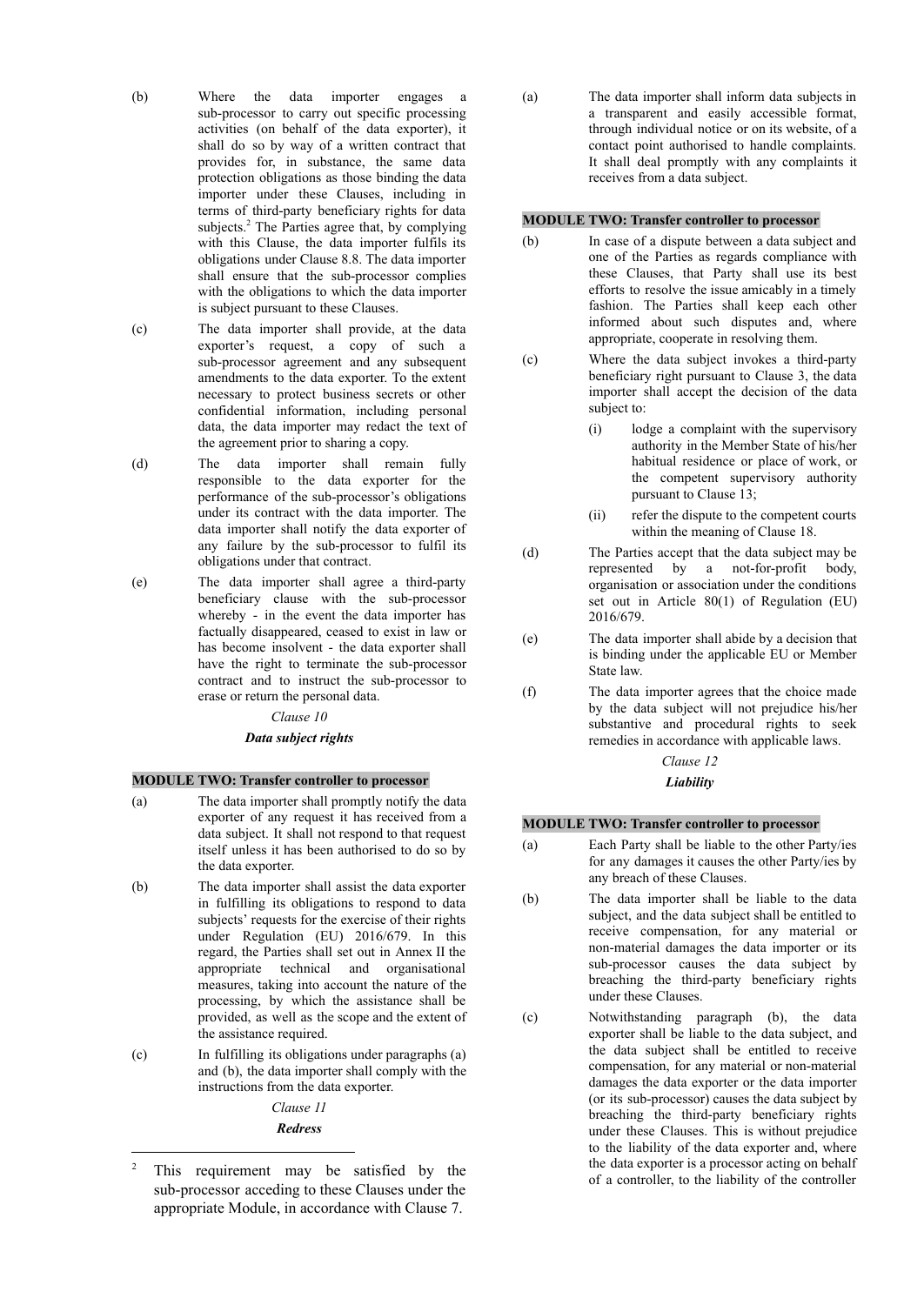under Regulation (EU) 2016/679 or Regulation (EU) 2018/1725, as applicable.

- (d) The Parties agree that if the data exporter is held liable under paragraph (c) for damages caused by the data importer (or its sub-processor), it shall be entitled to claim back from the data importer that part of the compensation corresponding to the data importer's responsibility for the damage.
- (e) Where more than one Party is responsible for any damage caused to the data subject as a result of a breach of these Clauses, all responsible Parties shall be jointly and severally liable and the data subject is entitled to bring an action in court against any of these Parties.
- (f) The Parties agree that if one Party is held liable under paragraph (e), it shall be entitled to claim back from the other Party/ies that part of the compensation corresponding to its / their responsibility for the damage.
- (g) The data importer may not invoke the conduct of a sub-processor to avoid its own liability.

### *Clause 13*

#### *Supervision*

#### **MODULE TWO: Transfer controller to processor**

The supervisory authority of the Member State in which the representative within the meaning of Article 27(1) of Regulation (EU) 2016/679 is established, as indicated in Annex I.C, shall act as competent supervisory authority.

(a) The data importer agrees to submit itself to the jurisdiction of and cooperate with the competent supervisory authority in any procedures aimed at ensuring compliance with these Clauses. In particular, the data importer agrees to respond to enquiries, submit to audits and comply with the measures adopted by the supervisory authority, including remedial and compensatory measures. It shall provide the supervisory authority with written confirmation that the necessary actions have been taken.

### **SECTION III – LOCAL LAWS AND OBLIGATIONS IN CASE OF ACCESS BY PUBLIC AUTHORITIES**

### *Clause 14*

### *Local laws and practices affecting compliance with the Clauses*

### **MODULE TWO: Transfer controller to processor**

(a) The Parties warrant that they have no reason to believe that the laws and practices in the third country of destination applicable to the processing of the personal data by the data importer, including any requirements to disclose personal data or measures authorising access by public authorities, prevent the data importer from fulfilling its obligations under these Clauses. This is based on the understanding that laws and practices that respect the essence of the fundamental rights and freedoms and do not exceed what is necessary and proportionate in a democratic society to safeguard one of the objectives listed in Article 23(1) of Regulation (EU) 2016/679, are not in contradiction with these Clauses.

- (b) The Parties declare that in providing the warranty in paragraph (a), they have taken due account in particular of the following elements:
	- (i) the specific circumstances of the transfer, including the length of the processing chain, the number of actors involved and the transmission channels used; intended onward transfers; the type of recipient; the purpose of processing; the categories and format of the transferred personal data; the economic sector in which the transfer occurs; the storage location of the data transferred;
	- (ii) the laws and practices of the third country of destination– including those requiring the disclosure of data to public authorities or authorising access by such authorities – relevant in light of the specific circumstances of the transfer, and the applicable limitations and safeguards<sup>3</sup>;
	- (iii) any relevant contractual, technical or organisational safeguards put in place to supplement the safeguards under these Clauses, including measures applied during transmission and to the processing of the personal data in the country of destination.
- (c) The data importer warrants that, in carrying out the assessment under paragraph (b), it has made

As regards the impact of such laws and practices on compliance with these Clauses, different elements may be considered as part of an overall assessment. Such elements may include relevant and documented practical experience with prior instances of requests for disclosure from public authorities, or the absence of such requests, covering a sufficiently representative time-frame. This refers in particular to internal records or other documentation, drawn up on a continuous basis in accordance with due diligence and certified at senior management level, provided that this information can be lawfully shared with third parties. Where this practical experience is relied upon to conclude that the data importer will not be prevented from complying with these Clauses, it needs to be supported by other relevant, objective elements, and it is for the Parties to consider carefully whether these elements together carry sufficient weight, in terms of their reliability and representativeness, to support this conclusion. In particular, the Parties have to take into account whether their practical experience is corroborated and not contradicted by publicly available or otherwise accessible, reliable information on the existence or absence of requests within the same sector and/or the application of the law in practice, such as case law and reports by independent oversight bodies.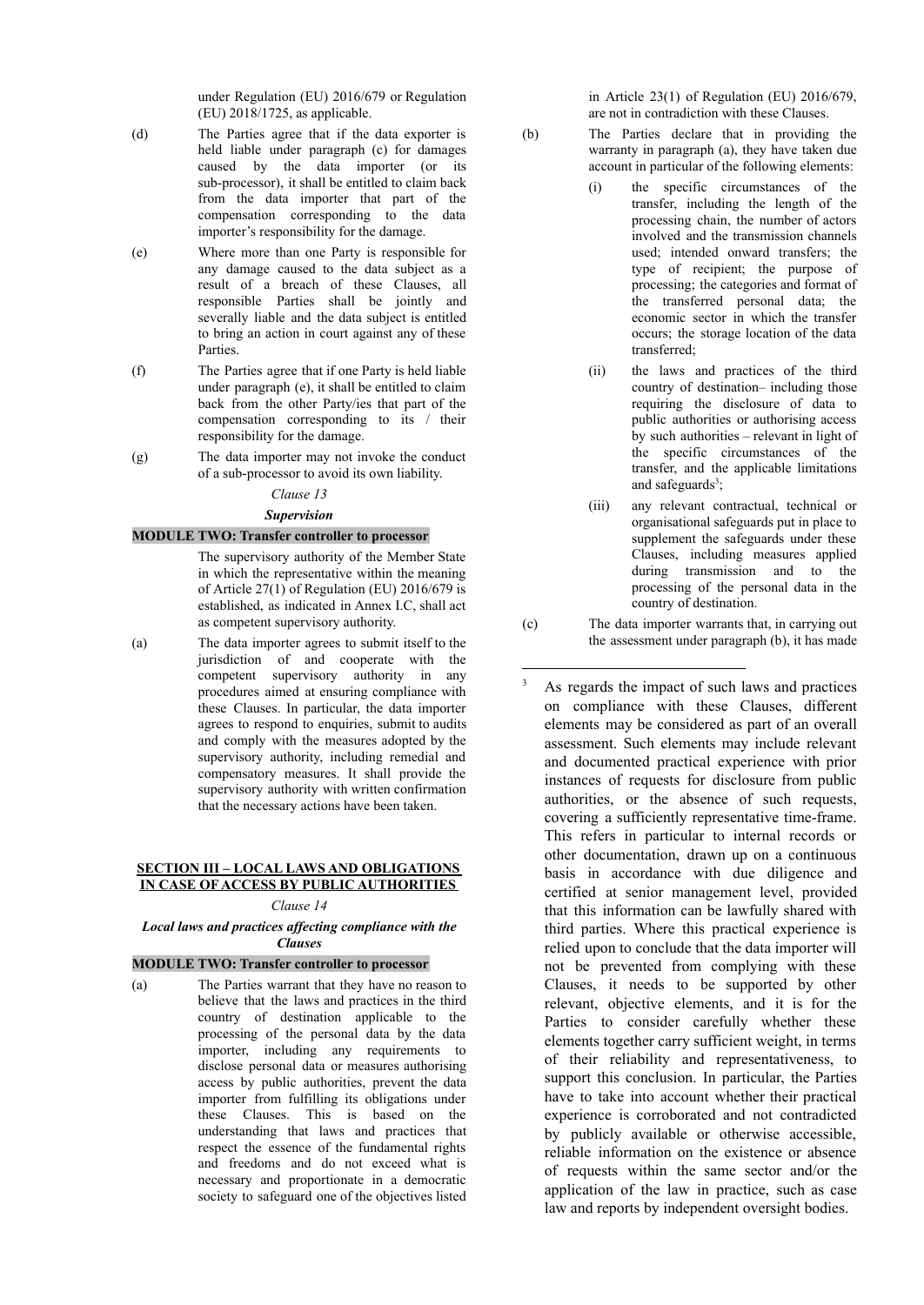its best efforts to provide the data exporter with relevant information and agrees that it will continue to cooperate with the data exporter in ensuring compliance with these Clauses.

- (d) The Parties agree to document the assessment under paragraph (b) and make it available to the competent supervisory authority on request.
- (e) The data importer agrees to notify the data exporter promptly if, after having agreed to these Clauses and for the duration of the contract, it has reason to believe that it is or has become subject to laws or practices not in line with the requirements under paragraph (a), including following a change in the laws of the third country or a measure (such as a disclosure request) indicating an application of such laws in practice that is not in line with the requirements in paragraph (a).
- (f) Following a notification pursuant to paragraph (e), or if the data exporter otherwise has reason to believe that the data importer can no longer fulfil its obligations under these Clauses, the data exporter shall promptly identify appropriate measures (e.g. technical or organisational measures to ensure security and confidentiality) to be adopted by the data exporter and/or data importer to address the situation. The data exporter shall suspend the data transfer if it considers that no appropriate safeguards for such transfer can be ensured, or if instructed by the competent supervisory authority to do so. In this case, the data exporter shall be entitled to terminate the contract, insofar as it concerns the processing of personal data under these Clauses. If the contract involves more than two Parties, the data exporter may exercise this right to termination only with respect to the relevant Party, unless the Parties have agreed otherwise. Where the contract is terminated pursuant to this Clause, Clause 16(d) and (e) shall apply.

#### *Clause 15*

#### *Obligations of the data importer in case of access by public authorities*

### **MODULE TWO: Transfer controller to processor**

#### **15.1 Notification**

- (a) The data importer agrees to notify the data exporter and, where possible, the data subject promptly (if necessary with the help of the data exporter) if it:
	- (i) receives a legally binding request from a public authority, including judicial authorities, under the laws of the country of destination for the disclosure of personal data transferred pursuant to these Clauses; such notification shall include information about the personal data requested, the requesting authority, the legal basis for the request and the response provided; or
	- (ii) becomes aware of any direct access by public authorities to personal data transferred pursuant to these Clauses in accordance with the laws of the country of destination; such notification shall

include all information available to the importer.

- (b) If the data importer is prohibited from notifying the data exporter and/or the data subject under the laws of the country of destination, the data importer agrees to use its best efforts to obtain a waiver of the prohibition, with a view to communicating as much information as possible, as soon as possible. The data importer agrees to document its best efforts in order to be able to demonstrate them on request of the data exporter.
- (c) Where permissible under the laws of the country of destination, the data importer agrees to provide the data exporter, at regular intervals for the duration of the contract, with as much relevant information as possible on the requests received (in particular, number of requests, type of data requested, requesting authority/ies, whether requests have been challenged and the outcome of such challenges, etc.).
- (d) The data importer agrees to preserve the information pursuant to paragraphs (a) to (c) for the duration of the contract and make it available to the competent supervisory authority on request.
- (e) Paragraphs (a) to (c) are without prejudice to the obligation of the data importer pursuant to Clause 14(e) and Clause 16 to inform the data exporter promptly where it is unable to comply with these Clauses.

#### **15.2 Review of legality and data minimisation**

- (a) The data importer agrees to review the legality of the request for disclosure, in particular whether it remains within the powers granted to the requesting public authority, and to challenge the request if, after careful assessment, it concludes that there are reasonable grounds to consider that the request is unlawful under the laws of the country of destination, applicable obligations under international law and principles of international comity. The data importer shall, under the same conditions,<br>pursue possibilities of appeal. When possibilities of appeal. When challenging a request, the data importer shall seek interim measures with a view to suspending the effects of the request until the competent judicial authority has decided on its merits. It shall not disclose the personal data requested until required to do so under the applicable procedural rules. These requirements are without prejudice to the obligations of the data importer under Clause 14(e).
- (b) The data importer agrees to document its legal assessment and any challenge to the request for disclosure and, to the extent permissible under the laws of the country of destination, make the documentation available to the data exporter. It shall also make it available to the competent supervisory authority on request.
- (c) The data importer agrees to provide the minimum amount of information permissible when responding to a request for disclosure. based on a reasonable interpretation of the request.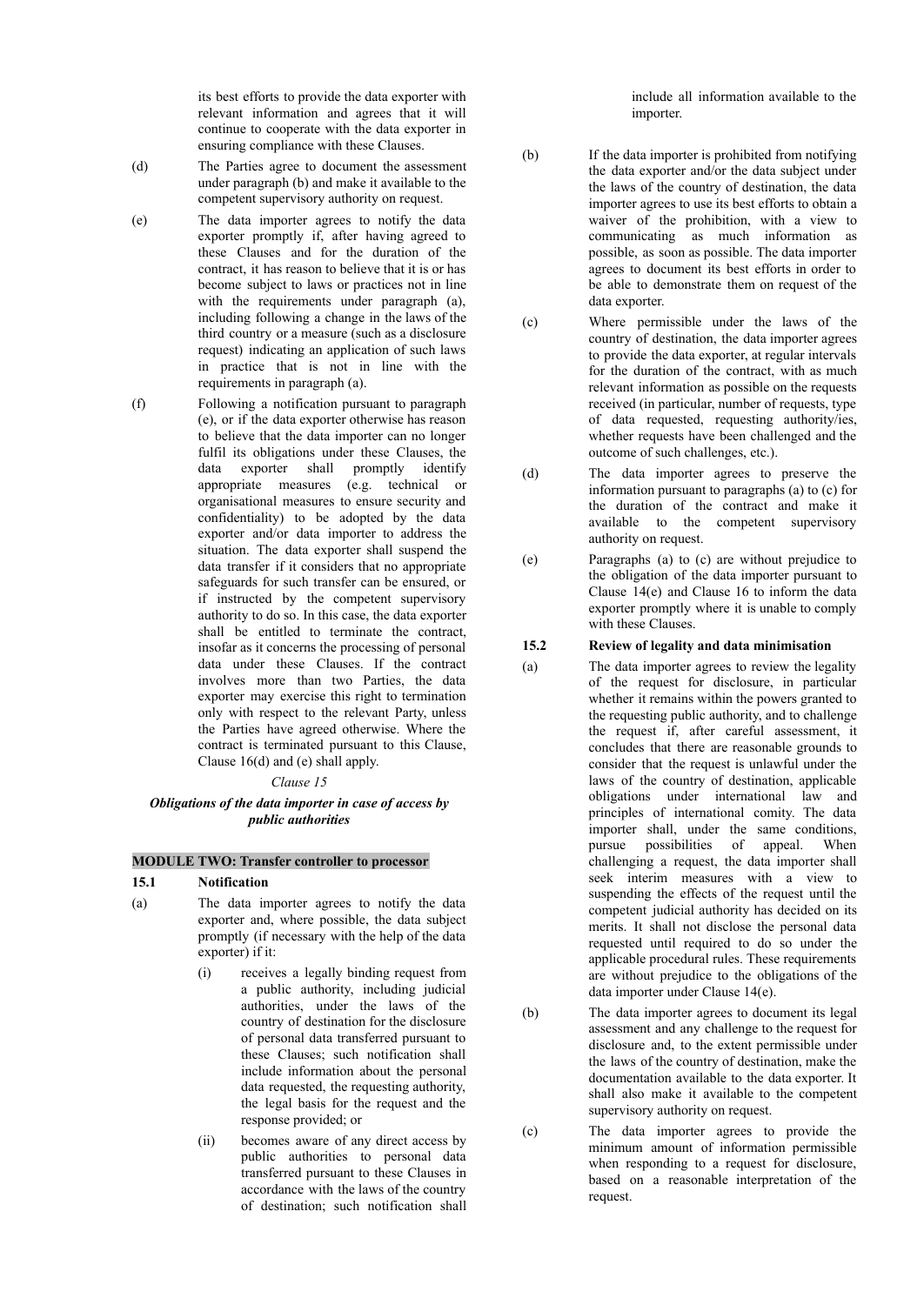### **SECTION IV – FINAL PROVISIONS**

#### *Clause 16*

### *Non-compliance with the Clauses and termination*

- (a) The data importer shall promptly inform the data exporter if it is unable to comply with these Clauses, for whatever reason.
- (b) In the event that the data importer is in breach of these Clauses or unable to comply with these Clauses, the data exporter shall suspend the transfer of personal data to the data importer until compliance is again ensured or the contract is terminated. This is without prejudice to Clause 14(f).
- (c) The data exporter shall be entitled to terminate the contract, insofar as it concerns the processing of personal data under these Clauses, where:
	- (i) the data exporter has suspended the transfer of personal data to the data importer pursuant to paragraph (b) and compliance with these Clauses is not restored within a reasonable time and in any event within one month of suspension;
	- (ii) the data importer is in substantial or persistent breach of these Clauses; or
	- (iii) the data importer fails to comply with a binding decision of a competent court or supervisory authority regarding its obligations under these Clauses.

In these cases, it shall inform the competent supervisory authority of such non-compliance. Where the contract involves more than two Parties, the data exporter may exercise this right to termination only with respect to the relevant Party, unless the Parties have agreed otherwise.

(d) For Module Two: Personal data that has been transferred prior to the termination of the contract pursuant to paragraph (c) shall at the choice of the data exporter immediately be returned to the data exporter or deleted in its entirety. The same shall apply to any copies of the data. The data importer shall certify the deletion of the data to the data exporter. Until the data is deleted or returned, the data importer shall continue to ensure compliance with these Clauses. In case of local laws applicable to the data importer that prohibit the return or deletion of the transferred personal data, the data importer warrants that it will continue to ensure compliance with these Clauses and will only process the data to the extent and for as long as required under that local law.

(e) Either Party may revoke its agreement to be bound by these Clauses where (i) the European Commission adopts a decision pursuant to Article 45(3) of Regulation (EU) 2016/679 that covers the transfer of personal data to which these Clauses apply; or (ii) Regulation (EU) 2016/679 becomes part of the legal framework of the country to which the personal data is transferred. This is without prejudice to other obligations applying to the processing in question under Regulation (EU) 2016/679.

#### *Clause 17*

### *Governing law*

#### **MODULE TWO: Transfer controller to processor**

OPTION 1: These Clauses shall be governed by the law of one of the EU Member States, provided such law allows for third-party beneficiary rights. The Parties agree that this shall be the law of Cyprus.

#### *Clause 18*

### *Choice of forum and jurisdiction*

#### **MODULE TWO: Transfer controller to processor**

- (a) Any dispute arising from these Clauses shall be resolved by the courts of an EU Member State.
- (f) The Parties agree that those shall be the courts of Cyprus.
- (g) A data subject may also bring legal proceedings against the data exporter and/or data importer before the courts of the Member State in which he/she has his/her habitual residence.
- (h) The Parties agree to submit themselves to the jurisdiction of such courts.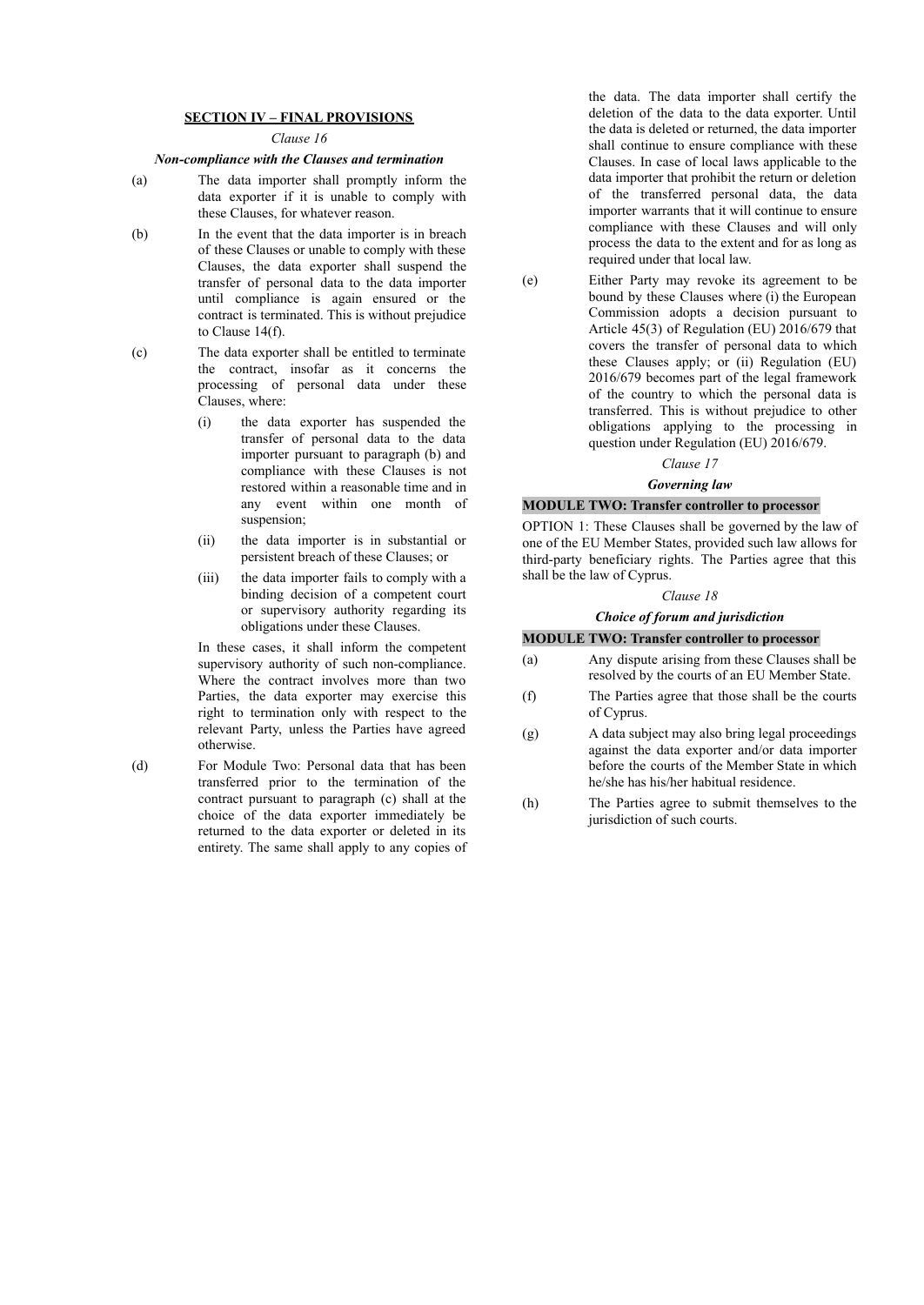# **APPENDIX**

# **ANNEX I**

# **A. LIST OF PARTIES**

# **MODULE TWO: Transfer controller to processor**

# **Data exporter(s): You, when You act as an EU-based Controller (or a Processor for an EU-based Controller)**

1. Name: Shall be filled in by You in OWOX BI Project settings

Address: Shall be filled in by You in OWOX BI Project settings

Contact person's name, position and contact details: Shall be filled in by You in OWOX BI Project settings

Activities relevant to the data transferred under these Clauses: providing personal data to the Data importer necessary for the provision of services by the Data importer to the Data exporter.

Signature and date: On the date of creating and filling in the data in the OWOX BI Project you agree to these SCC

Role (controller/processor): Controller

## **Data importer(s):**

1. Name: **OWOX, Inc.**

Address: Suite 340 S Lemon Ave Ste 2021 Walnut CA 91789 United States

Contact person's name, position and contact details: DPO Maksym Voloshyn, data-protection@owox.com

Activities relevant to the data transferred under these Clauses: processing personal data of the Data exporter in accordance with the instructions of the Data exporter in order to deliver services to the Data exporter.

Signature and date: On the date when You create and fill in the data in the OWOX BI Project OWOX agrees to these SCC

Role (controller/processor): Processor

# **B. DESCRIPTION OF TRANSFER**

# **MODULE TWO: Transfer controller to processor**

## *Categories of data subjects whose personal data is transferred*

**Natural persons employed or otherwise engaged by the data exporter, customers of the data exporter and other users of data exporter products or services, employees of the data exporter**.

## *Categories of personal data transferred*

**Names, email address, phone number, username, cookies, IP address, first name, last name, subscription information.**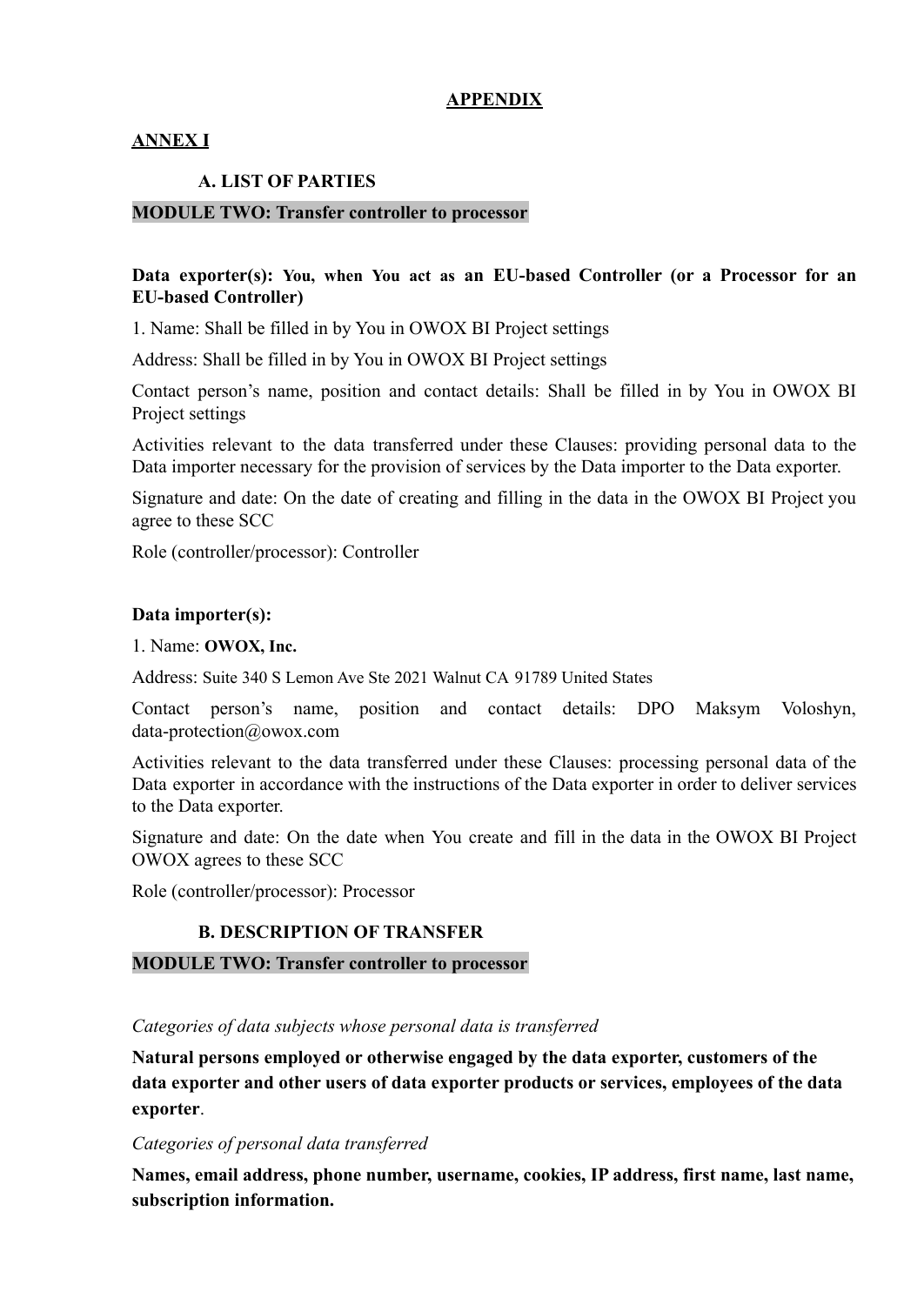*Sensitive data transferred (if applicable) and applied restrictions or safeguards that fully take into consideration the nature of the data and the risks involved, such as for instance strict purpose limitation, access restrictions (including access only for staff having followed specialised training), keeping a record of access to the data, restrictions for onward transfers or additional security measures.*

# **Not applicable**

*The frequency of the transfer (e.g. whether the data is transferred on a one-off or continuous basis).*

# **Continuous basis**

## *Nature of the processing*

**The personal data transferred will be subject to activities necessary to provide the data exporter with products and services, such as: collection; recording; organisation; structuring; storage; adaptation or alteration; retrieval; consultation; use; disclosure by transmission; dissemination or otherwise making available; alignment or combination; restriction; erasure or destruction.**

*Purpose(s) of the data transfer and further processing*

# **Provision of services of Data importer to Data exporter**

*The period for which the personal data will be retained, or, if that is not possible, the criteria used to determine that period*

**OWOX will not store your personal data for longer than is necessary for the purpose for which it was provided or collected. OWOX will only retain the personal data that serves a legitimate purpose (e.g. applicable legal regulations may require the retention of data, or some data may be necessary for the purposes of billing outstanding amounts).**

**After 2 years from the moment of last visit of OWOX website, your account and your unsubscription from OWOX newsletters, OWOX at its sole discretion delete your personal data or anonymize it.**

**OWOX will also delete your personal data within 30 calendar days upon receiving your request for data erasure.**

**OWOX reserves its right to retain a part of personal data, which are required by applicable law and for the term, required by applicable law (e.g. applicable law may require that some personal data shall be retained for tax accounting or for issues of the invoice for unpaid fees).**

*For transfers to (sub-) processors, also specify subject matter, nature and duration of the processing*

# **The same as for Data importer**

# **C. COMPETENT SUPERVISORY AUTHORITY**

## **MODULE TWO: Transfer controller to processor**

*Identify the competent supervisory authority/ies in accordance with Clause 13*

**DPA of Cyprus**